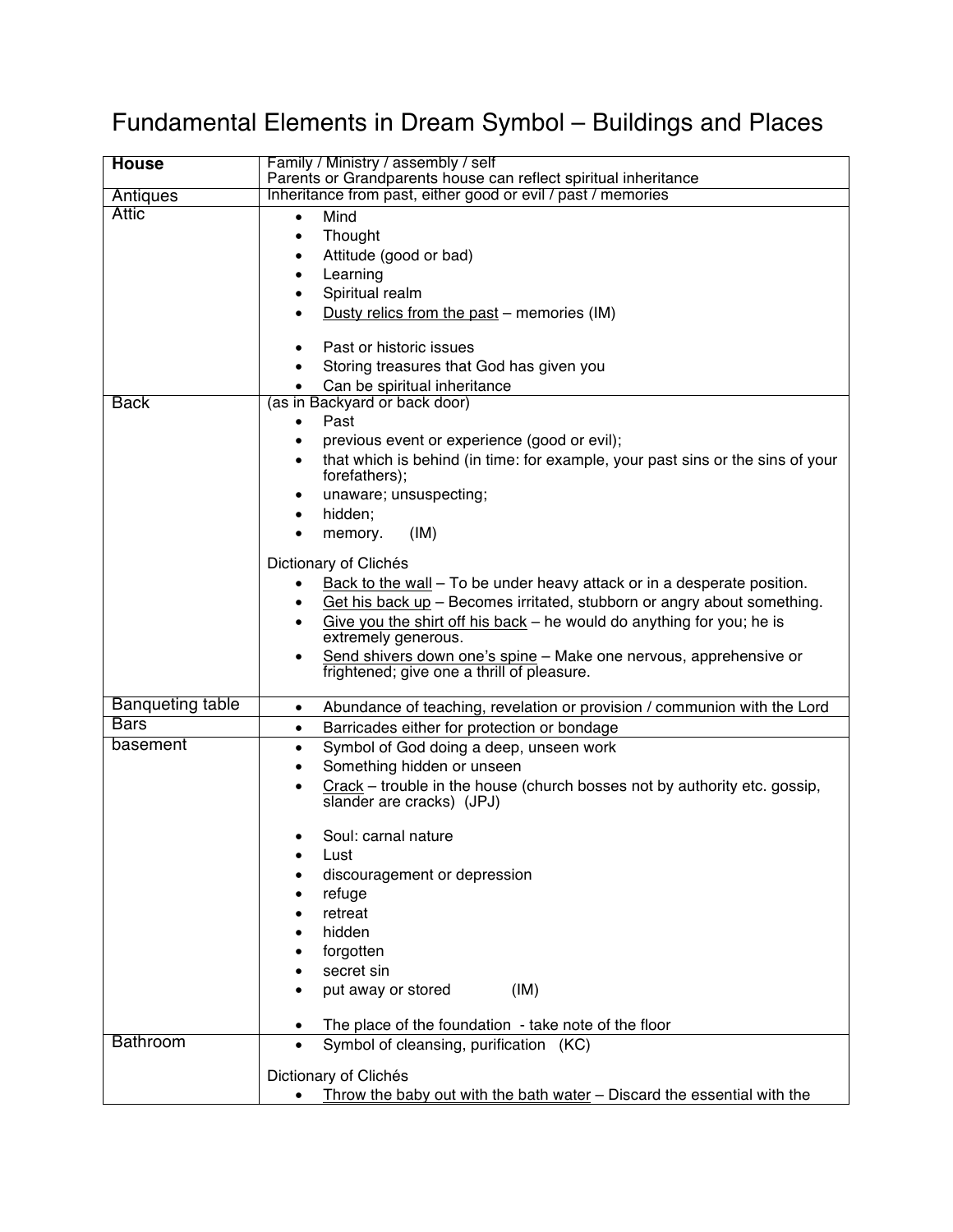|            | waste; disregard the important thing.                                                                |
|------------|------------------------------------------------------------------------------------------------------|
|            |                                                                                                      |
|            | Desire or cleansing                                                                                  |
|            | prayer of repentance                                                                                 |
|            | confession of offenses or sins to another person<br>$\bullet$                                        |
|            | passion                                                                                              |
|            | strong lust<br>(IM)                                                                                  |
|            | Deliverance                                                                                          |
|            | Cleansing                                                                                            |
|            | Purging of sin<br>$\bullet$                                                                          |
|            | Using the toilet - deliverance<br>$\bullet$                                                          |
|            | Using the toilet in front of everyone - God's going to clean you up in front<br>of everyone          |
|            | Bathing or showering – cleansing of things trying to attach to you<br>٠                              |
|            | Man into a women's bathroom - submission<br>٠                                                        |
|            | Woman into a man's bathroom - going into leadership<br>(JPJ)                                         |
|            | Empty Bathtub - the grave<br>(DM)<br>٠                                                               |
| Beam       | Symbol of strength, support-rafter<br>$\bullet$                                                      |
| <b>Bed</b> | Spiritual fornication<br>$\bullet$                                                                   |
|            | Idolatry<br>$\bullet$                                                                                |
|            | Lusts<br>(KC)<br>$\bullet$                                                                           |
|            | Intimacy (JPJ)<br>$\bullet$                                                                          |
|            | Work or conspire with, either good or evil (as "in bed with")<br>٠                                   |
|            | Place of communion, intimacy for Christ and the saints (DM)                                          |
|            |                                                                                                      |
|            | Rest                                                                                                 |
|            | Salvation<br>$\bullet$                                                                               |
|            | Meditation                                                                                           |
|            | Intimacy                                                                                             |
|            | Peace                                                                                                |
|            | Covenant (as in marriage)<br>$\bullet$                                                               |
|            | Evil covenant (as in natural or spiritual adultery)                                                  |
|            | Self-made (harmful) conditions (as in "You made your bed, now sleep in                               |
|            | it!")<br>(IM)                                                                                        |
|            | Dictionary of Clichés                                                                                |
|            | And so to bed – the end of that activity (particularly of a day's affairs)<br>$\bullet$              |
|            | Bed or roses - A soft or enviable position.                                                          |
|            | Between you and me and the lamppost (gatepost, bedpost) - In secret;<br>$\bullet$<br>confidentially. |
|            | Got up on the wrong side of the bed - It's a bad day; things aren't going<br>$\bullet$               |
|            | right.                                                                                               |
|            | Strange bedfellows - Odd or unlikely couplings or groupings of people.                               |
| Bedroom    | Rest<br>$\bullet$                                                                                    |
|            | Salvation                                                                                            |
|            | Meditation                                                                                           |
|            | Intimacy                                                                                             |
|            | Privacy                                                                                              |
|            | Peace                                                                                                |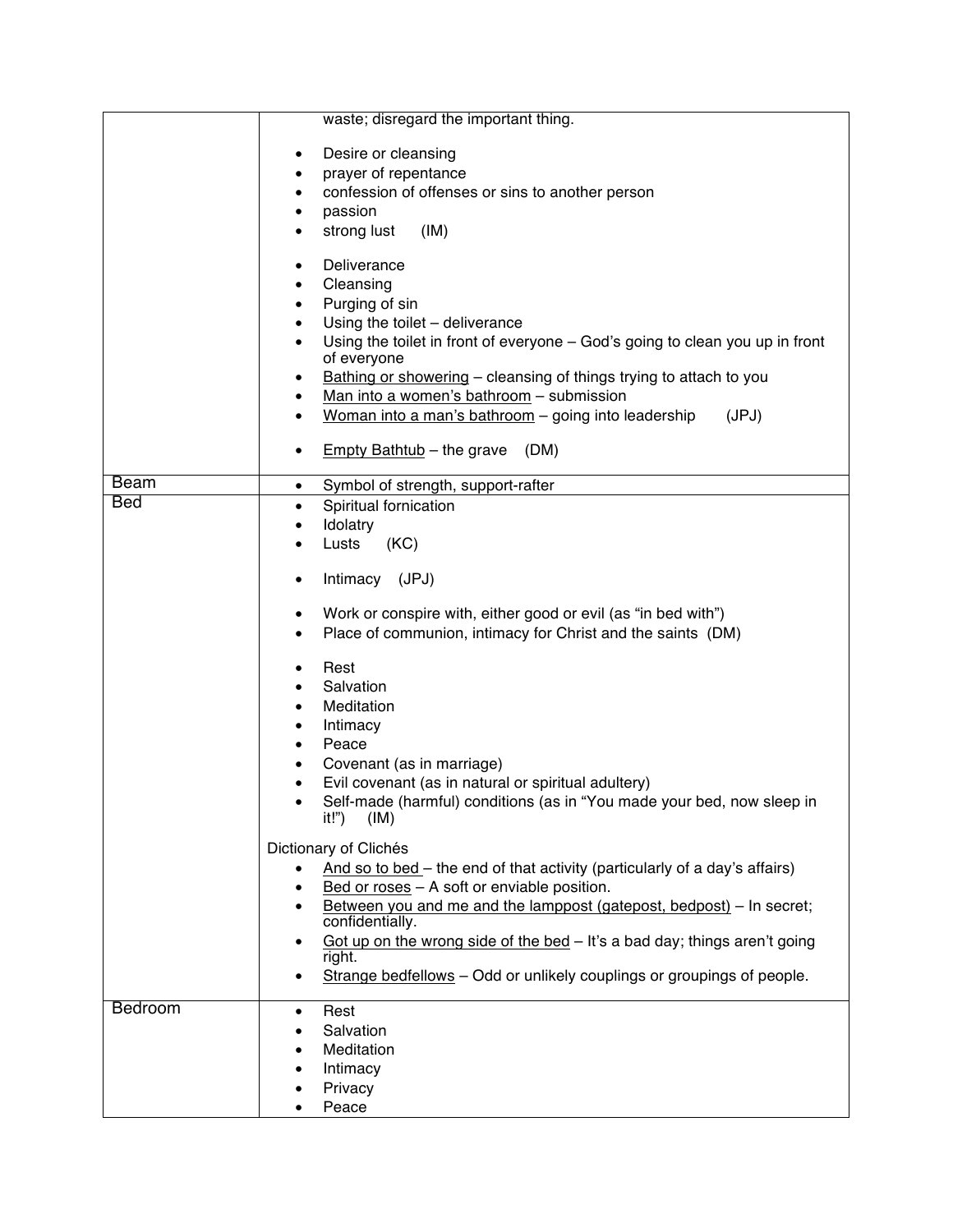|              | Covenant (as in marriage)<br>$\bullet$                                                                                                                       |
|--------------|--------------------------------------------------------------------------------------------------------------------------------------------------------------|
|              | An evil covenant (as in natural or spiritual adultery) (IM)                                                                                                  |
|              | Self-made conditions (as in "you made your bed, now sleep in it")<br>$\bullet$                                                                               |
| <b>Brick</b> | Imitation of stone<br>$\bullet$                                                                                                                              |
|              | Slavery<br>٠                                                                                                                                                 |
|              | works of man                                                                                                                                                 |
|              | Security [little pig's house of bricks could not be blown down]<br>$\bullet$                                                                                 |
| Cradle       | A beginning<br>$\bullet$                                                                                                                                     |
|              | Immaturity<br>$\bullet$                                                                                                                                      |
|              | Place of rest and protection (DM)                                                                                                                            |
|              | Cradled in the lap of luxury - Raised in a wealthy family.<br>٠                                                                                              |
|              | From the cradle to the grave - Throughout one's life; lifetime coverage<br>$\bullet$                                                                         |
| <b>Desk</b>  | Authority<br>٠                                                                                                                                               |
|              | Decision-making                                                                                                                                              |
|              | Study                                                                                                                                                        |
|              | Time to make a decision<br>$\bullet$                                                                                                                         |
|              | Administration<br>٠                                                                                                                                          |
|              | Resources<br>٠                                                                                                                                               |
|              | Communication                                                                                                                                                |
|              | Settling accounts<br>٠                                                                                                                                       |
|              | Metal desk - strength, durability                                                                                                                            |
|              | Glass top - Vision for the task/ministry (vision can be broken if not careful)                                                                               |
|              | (JPJ)                                                                                                                                                        |
| Floor        | (KC)<br>Symbol of earth.<br>$\bullet$                                                                                                                        |
| Furnace      | Trial<br>$\bullet$                                                                                                                                           |
|              | (KC)<br>Testing<br>$\bullet$                                                                                                                                 |
|              | Heat source<br>$\bullet$                                                                                                                                     |
|              | Heart                                                                                                                                                        |
|              | Vengeance                                                                                                                                                    |
|              | Wrath                                                                                                                                                        |
|              | Zeal                                                                                                                                                         |
|              | Anger<br>(IM)                                                                                                                                                |
|              |                                                                                                                                                              |
|              | Unger's                                                                                                                                                      |
|              | A refining furnace is used figuratively to describe a state of trial (Deut 4:20<br>/ Isaiah 48:10)                                                           |
| Garage       | (JPJ)<br>Home garage - Place of rest and protection<br>$\bullet$                                                                                             |
|              |                                                                                                                                                              |
| Home         | Webster's                                                                                                                                                    |
|              | A dwelling place; the place in which one resides; the seat of domestic life<br>and interests; specifically (a) the house, apartment, etc. where one lives or |
|              | is living temporarily; living quarters; (b) the region, city, state, etc. where                                                                              |
|              | one lives                                                                                                                                                    |
|              | The place where one was born or reared<br>٠                                                                                                                  |
|              | The place where something is or has been founded, developed, etc                                                                                             |
|              | The grave; death                                                                                                                                             |
|              | The place that is the natural environment of an animal, a plant, etc.                                                                                        |
|              | The abiding place of one's affections; a place w here one likes to be;<br>restful or congenial place                                                         |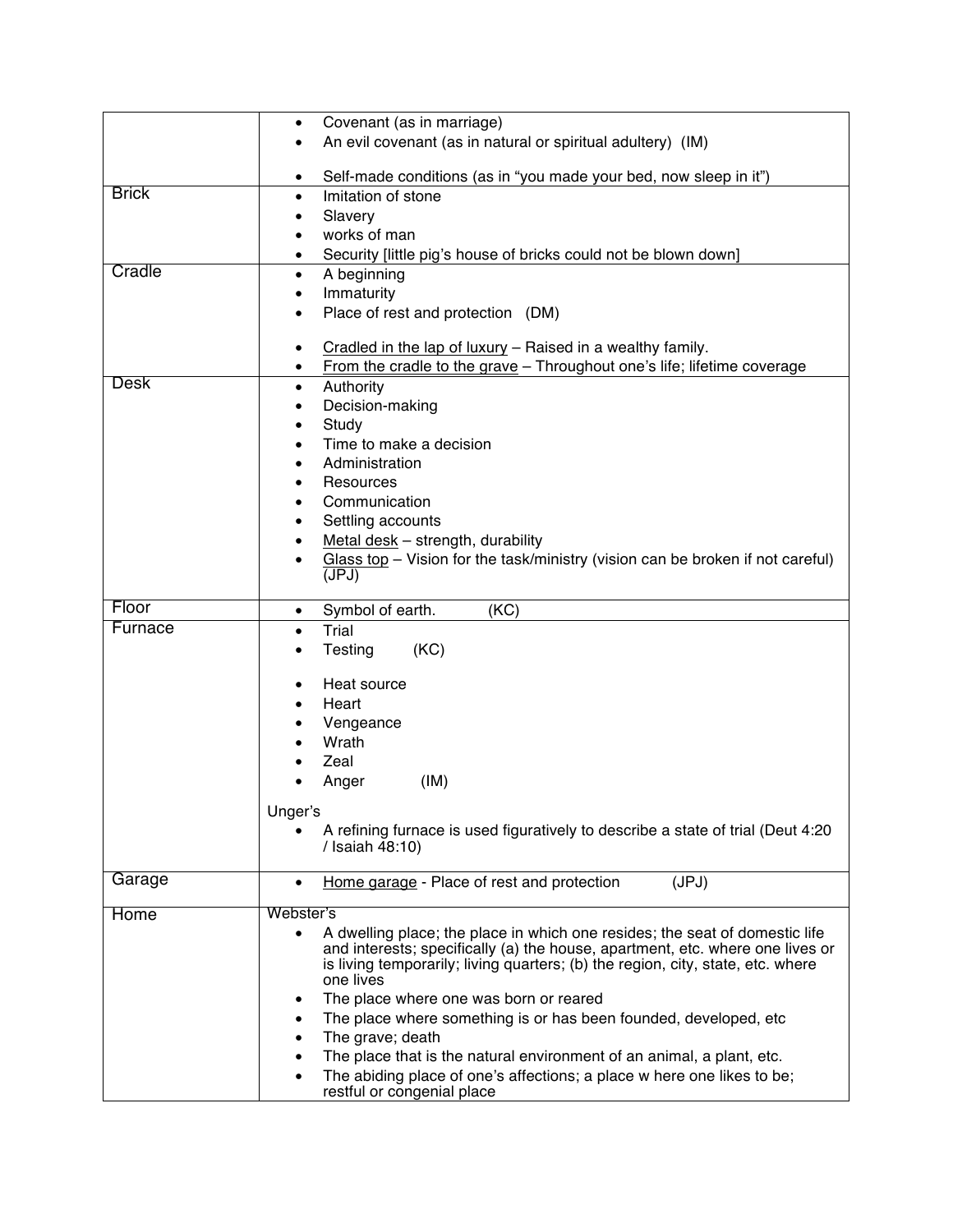|                | A place or institution provided for the needy and the homeless<br>$\bullet$                                                                                                                                                      |
|----------------|----------------------------------------------------------------------------------------------------------------------------------------------------------------------------------------------------------------------------------|
|                | The members of a family; household<br>$\bullet$                                                                                                                                                                                  |
|                | In some games, the beginning and ending; the goal or base<br>٠                                                                                                                                                                   |
|                | Of or at the center of activity; of or at headquarters; as, a home office<br>$\bullet$                                                                                                                                           |
|                | Reaching its goal; effective; forceful; to the point<br>$\bullet$                                                                                                                                                                |
|                | Played in the city where the team originates; as, a home game<br>$\bullet$                                                                                                                                                       |
|                | To the place where it belongs; to the point aimed at; as, he drove the nail<br>$\bullet$<br>home                                                                                                                                 |
|                | To the center or heart of a matter; closely; directly; deeply<br>$\bullet$                                                                                                                                                       |
|                | To bring home to: to prove to, impress upon, or make clear to; (b) to fasten<br>$\bullet$                                                                                                                                        |
|                | the blame for (something) on (someone)<br>At home: comfortable; at ease; familiar                                                                                                                                                |
|                | Dictionary of Clichés                                                                                                                                                                                                            |
|                | Charity begins at home - One should look after oneself and one's family.<br>$\bullet$                                                                                                                                            |
|                | The thought, but not the expression, appears in St. Paul's first letter to<br>Timothy: "But if any provide not for his own, and specially for those of his<br>own house, he hath denied the faith, and is worse than an infidel" |
|                | Until the cows come home - For a long time.<br>$\bullet$                                                                                                                                                                         |
|                | <b>Eating me out of house and home - Consuming or costing more than the</b><br>$\bullet$<br>supporter can or will sustain.                                                                                                       |
| Kitchen        | Heart<br>$\bullet$                                                                                                                                                                                                               |
|                | Intent; motive; plans; ambition<br>٠                                                                                                                                                                                             |
|                | Passion<br>٠                                                                                                                                                                                                                     |
|                | Affliction (as in "if you can't take the heat, stay out of the kitchen")<br>(IM)                                                                                                                                                 |
|                |                                                                                                                                                                                                                                  |
|                | Place where spiritual "food" is prepared<br>(JPJ)                                                                                                                                                                                |
|                | Dictionary of Clichés                                                                                                                                                                                                            |
|                | Half-baked idea $-$ A poorly thought-out notion; a thought or plan that<br>٠                                                                                                                                                     |
|                | doesn't deserve to be taken seriously.                                                                                                                                                                                           |
| Living Room    |                                                                                                                                                                                                                                  |
|                | Revealed: that which is manifest<br>$\bullet$                                                                                                                                                                                    |
|                | Truth exposed; without hypocrisy<br>$\bullet$                                                                                                                                                                                    |
|                | Every day or current affairs (IM)<br>$\bullet$                                                                                                                                                                                   |
| Microwave Oven | Instant<br>$\bullet$                                                                                                                                                                                                             |
|                | Quick work<br>$\bullet$                                                                                                                                                                                                          |
|                | Sudden                                                                                                                                                                                                                           |
|                | Impatience                                                                                                                                                                                                                       |
|                | Convenience<br>(IM)                                                                                                                                                                                                              |
| Porch          | Front porch - Public: open to everyone; exposed; revealed<br>Back porch - history (IM)                                                                                                                                           |
|                |                                                                                                                                                                                                                                  |
|                | Place of welcome                                                                                                                                                                                                                 |
|                | Calling                                                                                                                                                                                                                          |
|                | Entry - Exit                                                                                                                                                                                                                     |
|                | Wisdom                                                                                                                                                                                                                           |
|                | Waiting                                                                                                                                                                                                                          |
|                | Vision (seeing)                                                                                                                                                                                                                  |
|                | Communion<br>(JPJ)                                                                                                                                                                                                               |
| Refrigerator   | Storing up spiritual food for the right time (JPJ)<br>$\bullet$                                                                                                                                                                  |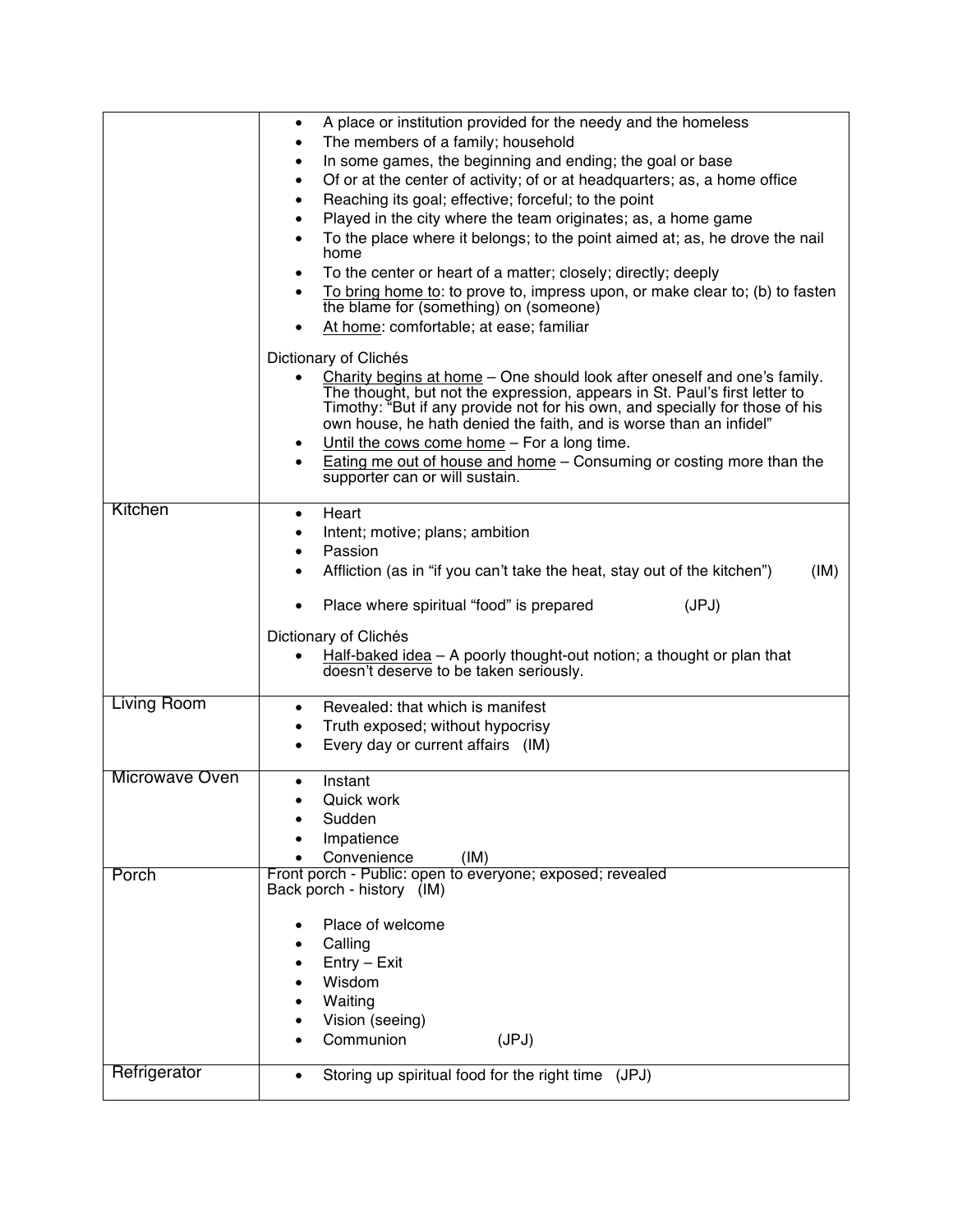|                      | Heart<br>$\bullet$                                                                                                                                                                                                                                                                                                                                                                                                                                                                                                           |
|----------------------|------------------------------------------------------------------------------------------------------------------------------------------------------------------------------------------------------------------------------------------------------------------------------------------------------------------------------------------------------------------------------------------------------------------------------------------------------------------------------------------------------------------------------|
|                      | Motive / Attitude / Thoughts<br>Stored food - memories stored in the heart<br>٠                                                                                                                                                                                                                                                                                                                                                                                                                                              |
|                      | Spoiled food - Harboring a grudge / Unclean thoughts or desires (IM)<br>$\bullet$                                                                                                                                                                                                                                                                                                                                                                                                                                            |
| <b>Rocking Chair</b> | Old<br>$\bullet$<br>Past<br><b>Memories</b><br>Meditation<br>$\bullet$<br>Rest<br>$\bullet$<br>Retirement<br>(IM)                                                                                                                                                                                                                                                                                                                                                                                                            |
| Rug                  | Covering<br>$\bullet$<br>Covenant<br>$\bullet$<br><b>Holy Spirit</b><br>$\bullet$<br>Deception or covering things up (as in "sweeping things under the rug")<br>(IM)<br>Dictionary of Clichés<br>On the carpet - Being reprimanded by one's employer or boss.<br>Pull the rug out from under - Sabotage someone's plans, expectations or<br>$\bullet$<br>activity; withdraw support.<br>Red-carpet treatment - A lavish reception; first-class hospitality.<br>٠<br>Snug as a bug in a rug - Safe; comfortable.<br>$\bullet$ |
| School               | Teaching or learning<br>$\bullet$<br>Church<br>٠<br>People or work<br>٠<br>Teaching ministry<br>$\bullet$<br>Training<br>(IM)<br>Dictionary of Clichés<br>Make the grade – Come up to a standard; achieve a desired result.<br>٠<br>Tell tales out of school - Betray confidences.<br>$\bullet$                                                                                                                                                                                                                              |
| Shower               | Washing things off (i.e. sin, moral impurity)<br>(JPJ)<br>$\bullet$                                                                                                                                                                                                                                                                                                                                                                                                                                                          |
| <b>Stairs</b>        | Anointing – either going up or down<br>$\bullet$<br>Portals<br>Narrow stairwell - narrow is the way<br>Up staircase – could represent a portal (JPJ)<br>Steps (as in a process, sometimes including the concept of time)<br>Promotion<br>Ambition (self-promotion)<br>Procedure<br>Stairs going down - Demotion / Backslide / Failure<br>Guardrail - Safety / Precaution / Warning to be careful<br>(IM)<br>Upstairs: the mind (DM)                                                                                          |
| <b>Steps</b>         | Symbol of spiritual progress, or digression<br>(KC)(JPJ)<br>٠                                                                                                                                                                                                                                                                                                                                                                                                                                                                |
|                      | A process, sometimes including the concept of time<br>Promotion                                                                                                                                                                                                                                                                                                                                                                                                                                                              |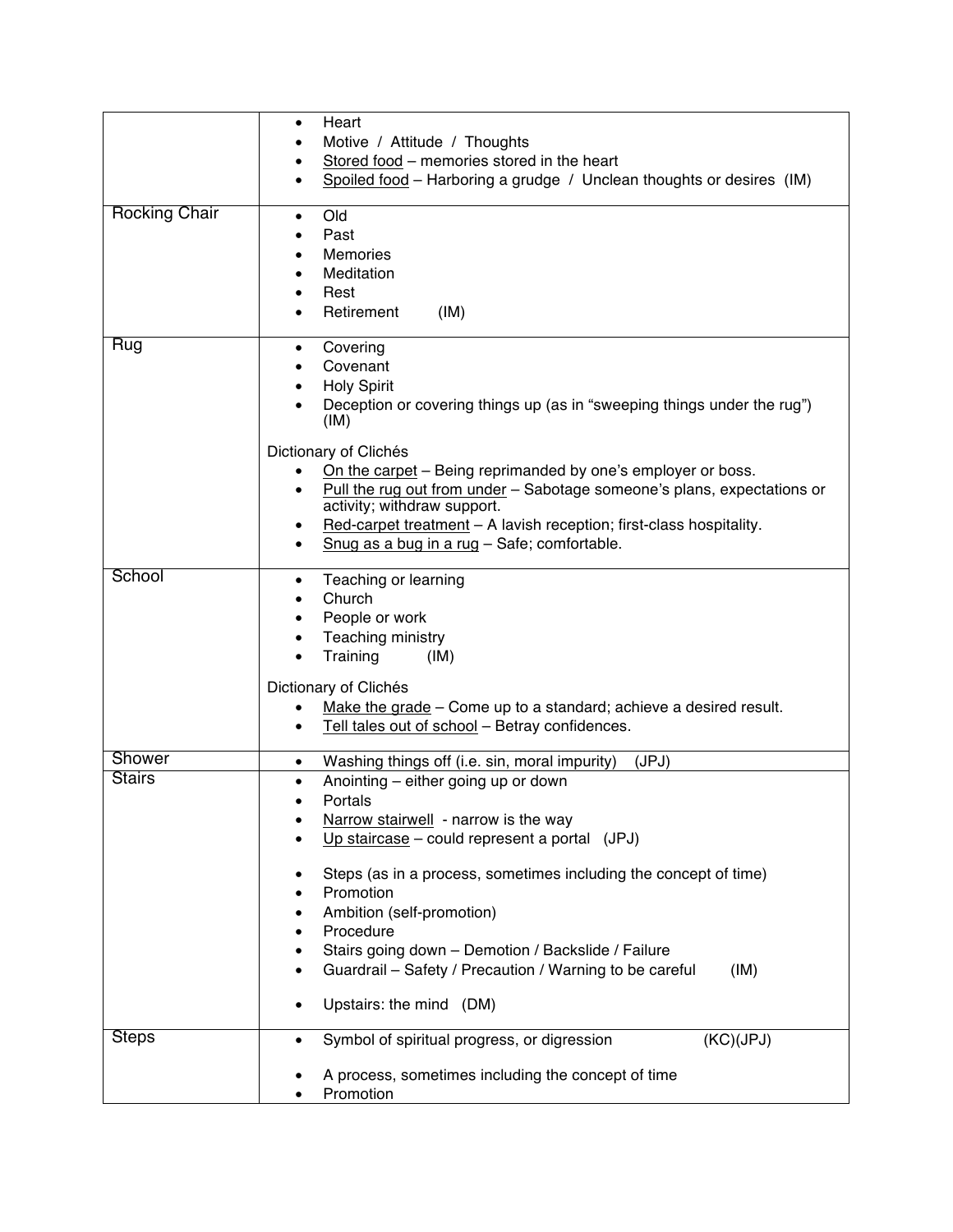| Ambition (self-promotion)<br>٠                                                                                                                                                                 |
|------------------------------------------------------------------------------------------------------------------------------------------------------------------------------------------------|
| Procedure.                                                                                                                                                                                     |
| Stairs going down - Demotion / Backsliding / Failure<br>$\bullet$                                                                                                                              |
|                                                                                                                                                                                                |
| Guardrail - Safety / Precaution / Warning to be careful<br>(IM)                                                                                                                                |
| Webster's                                                                                                                                                                                      |
| The action of moving the foot once and bringing it to rest again, as in                                                                                                                        |
| walking or running                                                                                                                                                                             |
| The distance covered by such a movement<br>٠                                                                                                                                                   |
| A short distance; as, the tavern is just a step from here<br>$\bullet$                                                                                                                         |
| A manner of stepping; gait<br>$\bullet$                                                                                                                                                        |
| The sound of stepping; tread; footfall<br>$\bullet$                                                                                                                                            |
| A mark or impression made by stepping; footprint<br>$\bullet$                                                                                                                                  |
| A flight of stairs; (British) a stepladder<br>٠                                                                                                                                                |
| Something resembling a stair step<br>$\bullet$                                                                                                                                                 |
| A degree; rank; level; stage, as, they were one step nearer defeat                                                                                                                             |
| ٠                                                                                                                                                                                              |
| Any of a series of acts, processes, etc<br>٠                                                                                                                                                   |
| A sequence of movements in dancing<br>٠                                                                                                                                                        |
| To move forward or backward by executing a step or steps<br>٠                                                                                                                                  |
| To walk, especially a short distance; as, step here a moment<br>$\bullet$                                                                                                                      |
| To move with measured steps, as in dancing<br>$\bullet$                                                                                                                                        |
| To move quickly or briskly; often with along; as, he stepped along at a fast<br>$\bullet$<br>clip                                                                                              |
| To come or enter (into a situation, condition, etc.); as, he stepped into a<br>small fortune                                                                                                   |
| (a) to put the foot down (on something); as, he accidentally stepped on my<br>foot; (b) to press down with the foot (on something); as, he stepped on the<br>accelerator                       |
| to take (a stride, pace, etc.)<br>٠                                                                                                                                                            |
| to execute the steps of (a dance); as, to step a gavotte<br>٠                                                                                                                                  |
| to measure by taking steps; usually with off; as, he stepped off twenty<br>$\bullet$                                                                                                           |
| paces                                                                                                                                                                                          |
| to provide with steps; specifically, (a) to cut steps in; as, he stepped the hill<br>٠<br>leading to his house; (b) to arrange in a series of degrees or grades                                |
| in nautical usage, to set and fix (a mast) in its step, or supporting structure<br>٠                                                                                                           |
| to step down: to resign or abdicate from an office, position, etc.<br>$\bullet$                                                                                                                |
| to step in: to start to participate; to intervene<br>٠                                                                                                                                         |
| to step on it: to go faster, hurry; hasten                                                                                                                                                     |
| to step out (a) to leave a room, building, etc., especially for a short time; (b)<br>to go out for a good time; to go on a date; (c) to start to walk briskly,<br>especially with long strides |
| to step up: (a) to go or come near; approach (b) to advance or progress<br>٠                                                                                                                   |
| to step down: to decrease or reduce, as in rate, by or as by one or more<br>steps, or degrees                                                                                                  |
| to step it: to dance                                                                                                                                                                           |
| to step up: to increase or raise, as in rate, by or as by one or more steps,                                                                                                                   |
| or degrees                                                                                                                                                                                     |
| in step: (a) conforming to a rhythm or cadence in marching, dancing, etc.;<br>especially, conforming to the cadence of another marcher or other<br>marchers; (b) in conformity or agreement    |
| out of step: not in step<br>٠                                                                                                                                                                  |
| Step by step: by degrees; gradually                                                                                                                                                            |
| To break step: to stop marching in cadence                                                                                                                                                     |
| To keep step: to stay in step                                                                                                                                                                  |
| To watch one's step: (a) to exercise care in walking or stepping; (b) to be                                                                                                                    |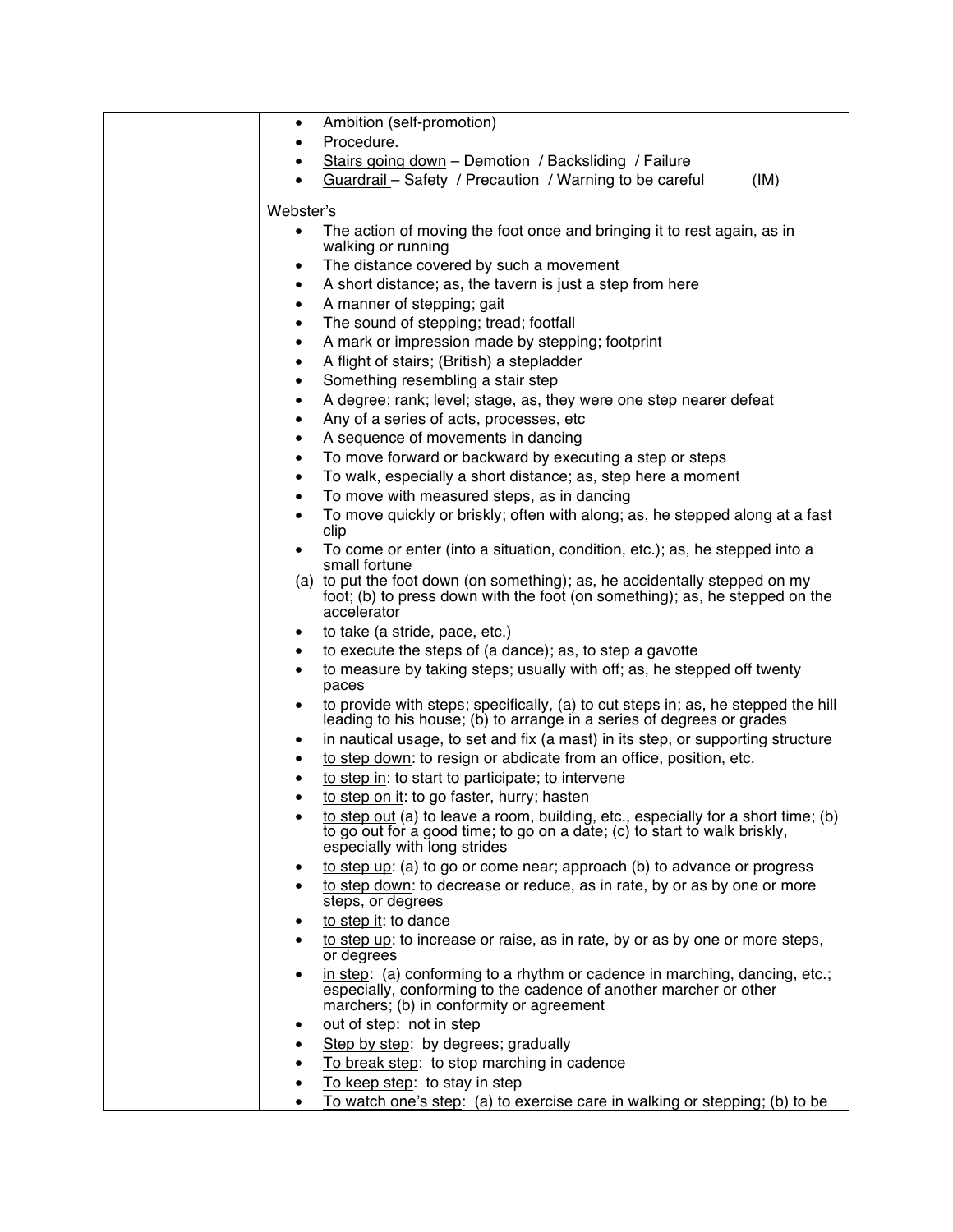|                  | careful or cautious                                                                                                                                                                       |
|------------------|-------------------------------------------------------------------------------------------------------------------------------------------------------------------------------------------|
| Stove            | Dictionary of Clichés                                                                                                                                                                     |
|                  | Put on the back burner - Postponed; deferred as an item of relatively low<br>$\bullet$<br>priority; requiring less attention.                                                             |
| Table            | Communion<br>$\bullet$<br>Priesthood (KC)<br>$\bullet$                                                                                                                                    |
|                  | Communion (Hebrew - Koininea)<br>٠<br>Community<br>(JPJ)<br>٠                                                                                                                             |
|                  | Communion<br>٠<br>Agreement<br>Covenant<br>Conference<br>Provision<br>Under the table - Deceitful dealings / Hidden motives / Evil intent (IM)<br>$\bullet$<br>Unger's<br>Communion       |
|                  | The table of the Lord - the altar<br>To speak lies at the same table - feigned friendship<br>$\bullet$<br>Eating in the presence of enemies - security<br>$\bullet$                       |
|                  | Dictionary of Clichés<br>Lay your cards on the table - Reveal your resources; set out your<br>arguments.                                                                                  |
| <b>Telephone</b> | Communication<br>$\bullet$<br>Prayer<br>٠<br>Message from God<br>٠<br>Counsel<br>Gossip<br>Enemy's voice<br>$\bullet$<br>Phone inoperative or busy - prayer hindered<br>(IM)<br>$\bullet$ |
| Television       | Vision<br>$\bullet$<br>Message<br>Prophecy<br>Preaching<br><b>News</b><br>Evil influence<br>Wickedness<br>(IM)                                                                            |
| <b>Upstairs</b>  | An up staircase can represent a portal (JPJ)<br>٠                                                                                                                                         |
|                  | Spiritual<br>Thought (godly or carnal)<br>Prayer<br>Spiritual service<br>(IM)                                                                                                             |
|                  | The mind (DM)                                                                                                                                                                             |
| Wall             | Protection<br>$\bullet$                                                                                                                                                                   |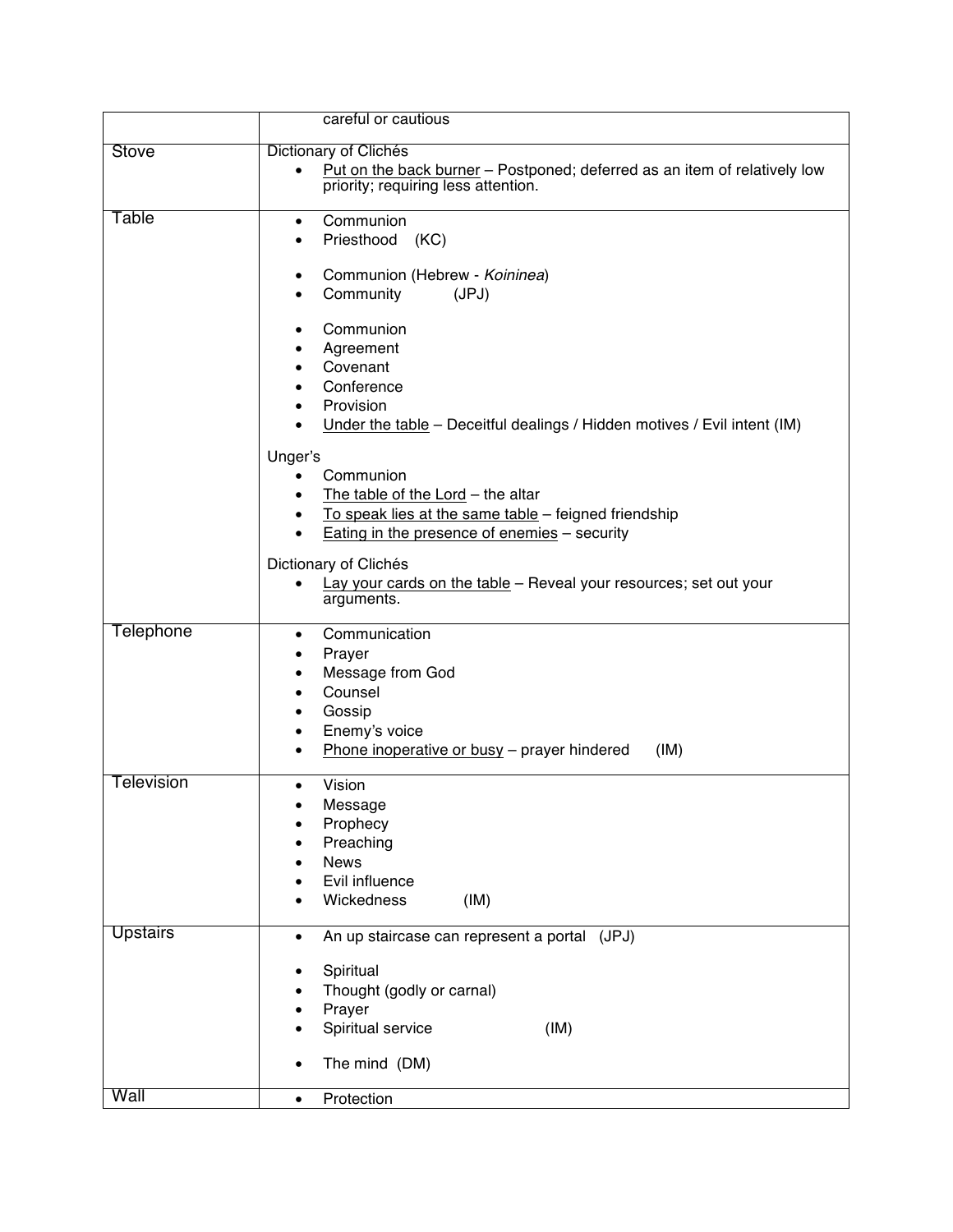|        | Separation<br>٠                                                                                                                                                   |
|--------|-------------------------------------------------------------------------------------------------------------------------------------------------------------------|
|        | Security, righteous or evil<br>Walls of the city of God<br>(KC)                                                                                                   |
|        |                                                                                                                                                                   |
|        | <b>Barrier</b><br>٠                                                                                                                                               |
|        | Obstacle                                                                                                                                                          |
|        | Defense<br>٠<br>Limitation                                                                                                                                        |
|        | <b>Unbelief</b><br>(IM)                                                                                                                                           |
|        | Dictionary of Clichés                                                                                                                                             |
|        | Back to the wall – To be under heavy attack or in a desperate position.                                                                                           |
|        | Climb the wall - To be restless, uneasy or distracted; to feel the need for<br>$\bullet$                                                                          |
|        | some action or relief, even if the opportunity or the feat may be impossible.                                                                                     |
|        | Drive you up a wall - Annoy you severely<br>٠                                                                                                                     |
|        | Handwriting on the wall - A portent or forewarning, usually of something<br>$\bullet$<br>ominous. The Old Testament book of Daniel tells of an impious feast held |
|        | by Belshazzar w hen he became king of Babylonia. During it (5:5): "In the                                                                                         |
|        | same hour came forth fingers of a man's hand, and wrote over against the<br>candlestick upon the plaster of the wall of the king's palace; and the king           |
|        | saw the part of the hand that wrote." Daniel is called in to interpret the                                                                                        |
|        | message (MENE, MENE, TEKEL, UPHARSIN) and tells the king it means<br>God has numbered the days of his kingdom, and it will be divided between                     |
|        | the Medes and the Persians.                                                                                                                                       |
|        | Off the wall - Unconventional, unusual, impromptu.<br>٠                                                                                                           |
|        | Stonewall it - Be obstructive or obdurate.                                                                                                                        |
| Window | Openness<br>$\bullet$                                                                                                                                             |
|        | Blessings of heaven (KC)<br>$\bullet$                                                                                                                             |
|        | Revelation<br>(JPJ)<br>٠                                                                                                                                          |
|        | Revealed<br>٠                                                                                                                                                     |
|        | Truth<br>$\bullet$                                                                                                                                                |
|        | Prophecy<br>$\bullet$                                                                                                                                             |
|        | Revelation<br>$\bullet$                                                                                                                                           |
|        | Understanding<br>$\bullet$                                                                                                                                        |
|        | Avenue of blessing<br>Exposed                                                                                                                                     |
|        | An unguarded opening for a thief to enter<br>(IM)                                                                                                                 |
|        |                                                                                                                                                                   |
|        | Opportunity<br>Transparency (DM)                                                                                                                                  |
|        |                                                                                                                                                                   |
|        | Dictionary of Clichés                                                                                                                                             |
|        | Out the window - Gone or lost all at once and suddenly (as one's hopes<br>might be).                                                                              |
|        |                                                                                                                                                                   |

| Airport      | Waiting, preparing for ministry, change, travel, etc. |
|--------------|-------------------------------------------------------|
| Amphitheater | Something magnified                                   |
| Atrium       | Glass = vision / things growing                       |
| <b>Bank</b>  | Secure: dependable, safe                              |
|              | Saved                                                 |
|              | Certain (as in "you can bank on it")                  |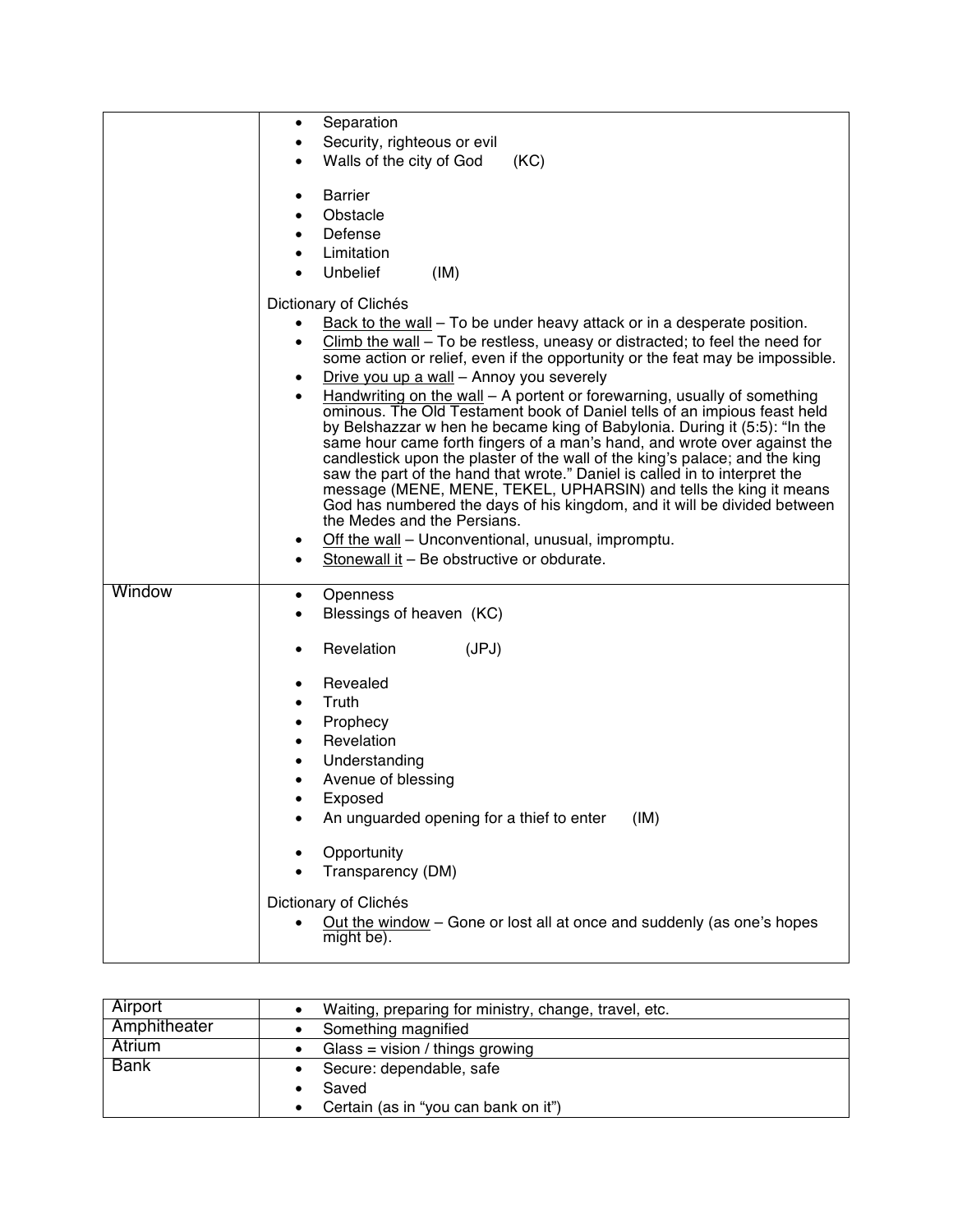|                    | Reward reserved in heaven<br>$\bullet$                                                                                                              |
|--------------------|-----------------------------------------------------------------------------------------------------------------------------------------------------|
|                    | the Church (IM)                                                                                                                                     |
|                    | Heavenly account                                                                                                                                    |
| <b>Barbershop</b>  | Church: place of removal of old covenants of sin, occult, or religion<br>$\bullet$                                                                  |
|                    | Haircut – putting away tradition or bad habits; repenting of bad attitudes<br>٠                                                                     |
| <b>Barn</b>        | Storehouse<br>$\bullet$                                                                                                                             |
|                    | The kingdom to come (KC)                                                                                                                            |
|                    | Storehouse<br>٠                                                                                                                                     |
|                    | Church                                                                                                                                              |
|                    | Relating to the work of the ministry                                                                                                                |
|                    | Provision<br>(IM)<br>Large work                                                                                                                     |
|                    |                                                                                                                                                     |
|                    | Dictionary of Clichés                                                                                                                               |
|                    | Can't hit the broad side of a barn - His aim, usually in throwing something,<br>$\bullet$<br>is notoriously bad.                                    |
| <b>Beauty shop</b> | Church<br>$\bullet$                                                                                                                                 |
|                    | Preparation                                                                                                                                         |
|                    | Vanity<br>$\bullet$                                                                                                                                 |
| <b>Between</b>     | <b>Holiness</b><br>Between you and me and the lamppost (gatepost, bedpost) – In secret;<br>$\bullet$                                                |
|                    | confidentially.                                                                                                                                     |
|                    | Between the devil and the deep blue sea - In a difficult and perhaps<br>$\bullet$                                                                   |
|                    | inextricable position; facing two equally severe dangerous.<br>Between the cup and the lip - Any region where things may go wrong. The<br>$\bullet$ |
|                    | full expression is usually, "There's many a slip between the cup and the                                                                            |
|                    | $lip.$ "                                                                                                                                            |
|                    | Betwixt and between - Unsettled; neither one thing nor the other.                                                                                   |
| <b>Bottom</b>      | The bottom line – The net result; the profit or loss.<br>$\bullet$                                                                                  |
|                    | Get to the bottom of it $-$ Find the underlying reason or cause.<br>The depths of the things of God                                                 |
|                    | The lowest place - "hitting bottom"                                                                                                                 |
| <b>Bridge</b>      | Support or way<br>$\bullet$                                                                                                                         |
|                    | Faith                                                                                                                                               |
|                    | Trial (of faith)<br>Joined<br>(IM)                                                                                                                  |
|                    |                                                                                                                                                     |
|                    | Moving from one place to another                                                                                                                    |
|                    | Linking of two issues or movements<br>(JPJ)                                                                                                         |
|                    | Dictionary of Clichés                                                                                                                               |
|                    | Burn your bridges behind you - Cut off your means of retreat; commit                                                                                |
|                    | yourself to a course of action or argument.<br>Cross that bridge when we come to it. $-$ Don't deal with a problem until you                        |
|                    | have to; don't worry unduly in advance.                                                                                                             |
| <b>Building</b>    | Symbol of a body                                                                                                                                    |
|                    | physical or spiritual structures (KC)                                                                                                               |
|                    | Office building $-$ look at the size and usage to determine work,                                                                                   |
|                    | calling or gifts e.g. office of prophet                                                                                                             |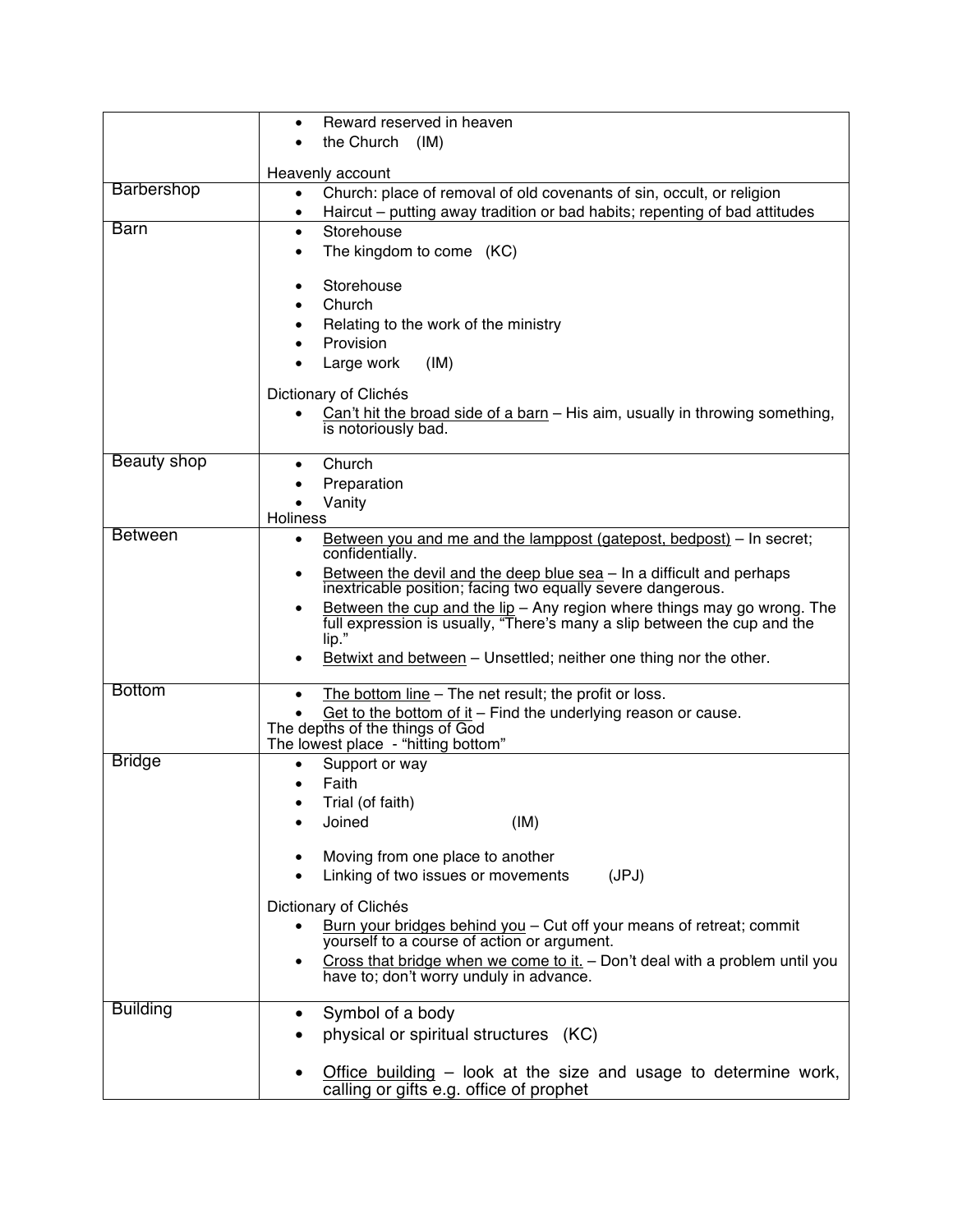|                    | Mall – church or egotism, self-ism<br>$\bullet$                                                |
|--------------------|------------------------------------------------------------------------------------------------|
|                    | Elevator: decrease or increase anointing<br>$\bullet$                                          |
|                    | Stairs - decrease or increase anointing<br>$\bullet$                                           |
|                    | Up staircase $-$ can represent a portal<br>٠                                                   |
|                    | Hospital: healing<br>$\bullet$                                                                 |
|                    | Attic: past history issues<br>$\bullet$                                                        |
|                    | Low ceiling - limited vision (low "see-ling")<br>$\bullet$                                     |
|                    | Basement: hidden, unseen<br>٠                                                                  |
|                    | Roof - spiritual covering<br>$\bullet$                                                         |
|                    | Cafeteria - spiritual food<br>$\bullet$                                                        |
|                    | Hospital - healing<br>٠                                                                        |
|                    | Hotel – people come and get touched and move on<br>$\bullet$                                   |
|                    | Multiple stories - multiple anointing<br>$\bullet$                                             |
|                    | High rise - heights / high spiritual calling                                                   |
|                    | Columns - foundations people put trust in; open heaven, very good                              |
|                    | (JPJ)                                                                                          |
|                    | Building frame $-$ a house under construction (IM)                                             |
|                    | The Body of Christ / the Church, ministry etc.<br>(DM)                                         |
|                    |                                                                                                |
|                    | Dictionary of Clichés                                                                          |
|                    | Get in on the ground floor – Be part of the beginning of something.<br>$\bullet$               |
|                    | In the doghouse $-$ In someone's (often a spouse's) bad graces;<br>$\bullet$                   |
|                    | being punished, usually by silence or scorn.                                                   |
|                    | Raise the roof - Vent one's spleen; show anger; stir up an uproar.<br>$\bullet$                |
|                    | $Smoke-filled$ room – The place where important political decisions<br>are alleged to be made. |
| <b>Bus Station</b> | Waiting<br>$\bullet$                                                                           |
|                    | Preparing; being made ready (for ministry, travel, change, etc.)<br>$\bullet$                  |
|                    | the Church<br>(IM)<br>$\bullet$                                                                |
| Cave               | Hiddenness<br>$\bullet$                                                                        |
| Corner             | Away from the center of attention<br>$\bullet$                                                 |
| Courthouse         | Judgment<br>$\bullet$                                                                          |
|                    | Trial                                                                                          |
|                    | Persecution                                                                                    |
|                    | Justice                                                                                        |
|                    | Legal matter (IM)                                                                              |
| Elevator           | (JPJ)<br>Anointings - either rising or falling<br>$\bullet$                                    |
|                    | Changing position<br>٠                                                                         |
|                    | Going into the spiritual realm                                                                 |
|                    | Elevated                                                                                       |
|                    | Going down - Demotion or Trial / Backsliding                                                   |
|                    | [note the floor numbers]<br>(IM)                                                               |
| Factory            | • Production: getting things done                                                              |
|                    | • the Kingdom of God                                                                           |
|                    | • the Church                                                                                   |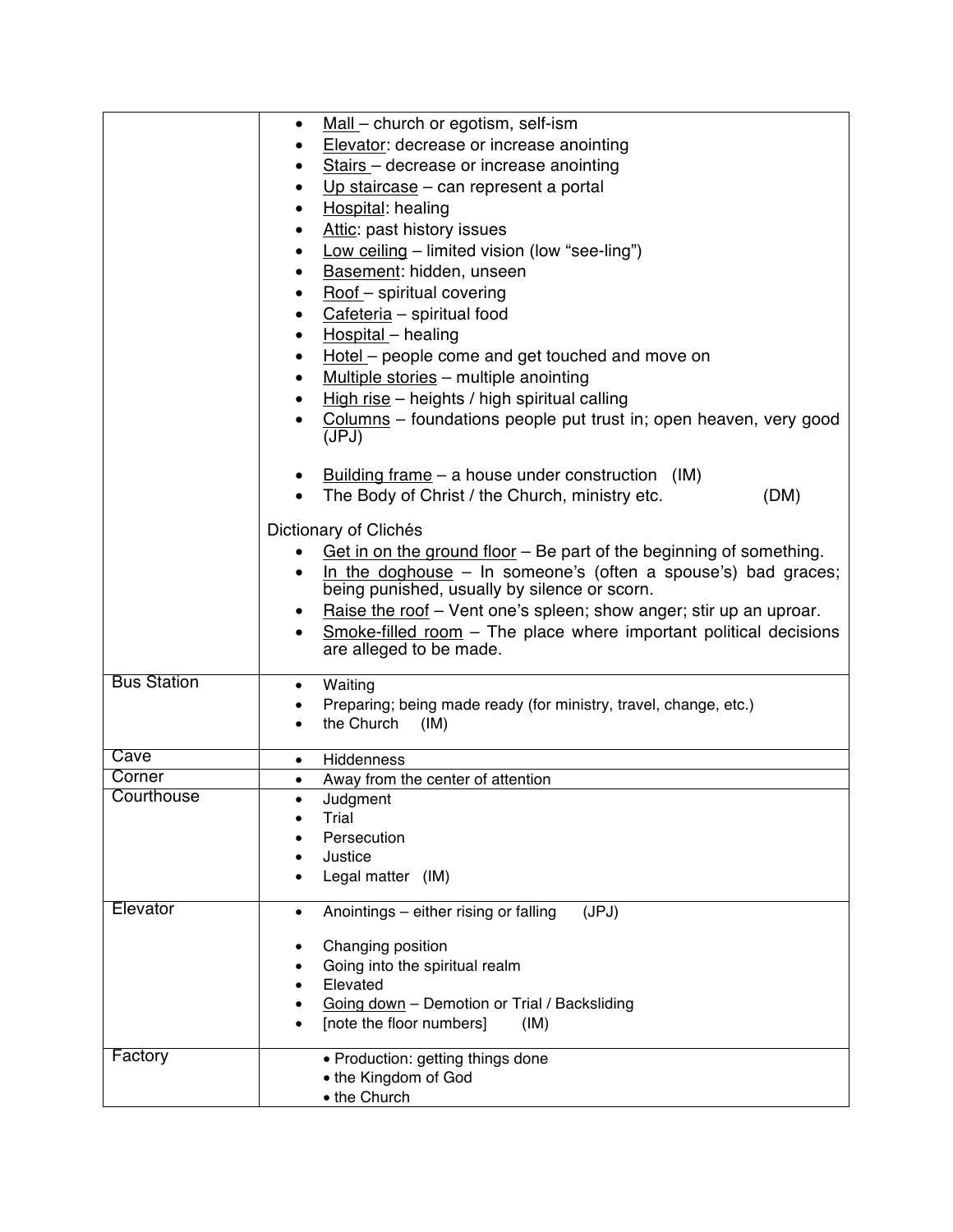|                 | • the "world"                                                                           |
|-----------------|-----------------------------------------------------------------------------------------|
|                 | • the motions of sin                                                                    |
|                 | . Idle Factory - not busy; not reaching full potential; natural workplace               |
| Farm            | (when applicable)<br>(IM)                                                               |
|                 | Field of labor<br>٠                                                                     |
|                 | An area of ministry                                                                     |
|                 | The Kingdom of God<br>$\bullet$                                                         |
|                 | The Church                                                                              |
|                 | Tractor - Powerful work - slow but powerful ministry / Preaching (when<br>plowing) (IM) |
|                 | $Farmhouse - feeding (JPJ)$<br>$\bullet$                                                |
| Fence           | Protection<br>$\bullet$                                                                 |
|                 | Enclosure                                                                               |
|                 | Restraint                                                                               |
|                 | Safety<br>(KC)<br>$\bullet$                                                             |
|                 | <b>Boundaries</b><br>$\bullet$                                                          |
|                 | <b>Barrier</b><br>$\bullet$                                                             |
|                 | <b>Obstacles</b><br>$\bullet$                                                           |
|                 | Religious traditions                                                                    |
|                 | <b>Doctrines</b>                                                                        |
|                 | Inhibitions<br>(IM)<br>$\bullet$                                                        |
|                 | A fence = offense $(DM)$<br>$\bullet$                                                   |
|                 | Dictionary of Clichés                                                                   |
|                 | On the fence – Neutral; undecided or uncommited.<br>$\bullet$                           |
|                 |                                                                                         |
| Field           | Symbol of the world, earth. (KC)<br>$\bullet$                                           |
|                 | God's work                                                                              |
|                 | Harvest<br>٠                                                                            |
|                 | Opportunity                                                                             |
|                 | Mixed multitude                                                                         |
|                 | (IM)                                                                                    |
|                 | Job / Occupation<br>(DM)<br>٠                                                           |
|                 | Have a field day - particularly enjoyable, easy or profitable time.                     |
| <b>Fortress</b> | Protection<br>$\bullet$                                                                 |
|                 | Stronghold<br>(KC)                                                                      |
|                 | God (DM)                                                                                |
|                 | Unger's                                                                                 |
|                 | Divine protection to those who trust Him (2 Sam 22:2 Pss 18:2 31:3 71:3                 |
|                 | $etc.$ )                                                                                |
|                 | To overthrow one's fortress is to rob it of defense, i.e. to humiliate<br>$\bullet$     |
|                 | Of the righteous man it is said, "His refuge will be the impregnable rock"<br>$\bullet$ |
|                 |                                                                                         |
|                 | Dictionary of Clichés                                                                   |
|                 | Hold the fort - Keep things going while I'm away.<br>٠                                  |
| Garage          | Repair ministries<br>$\bullet$                                                          |
| (Commercial)    | Protect ministries / people                                                             |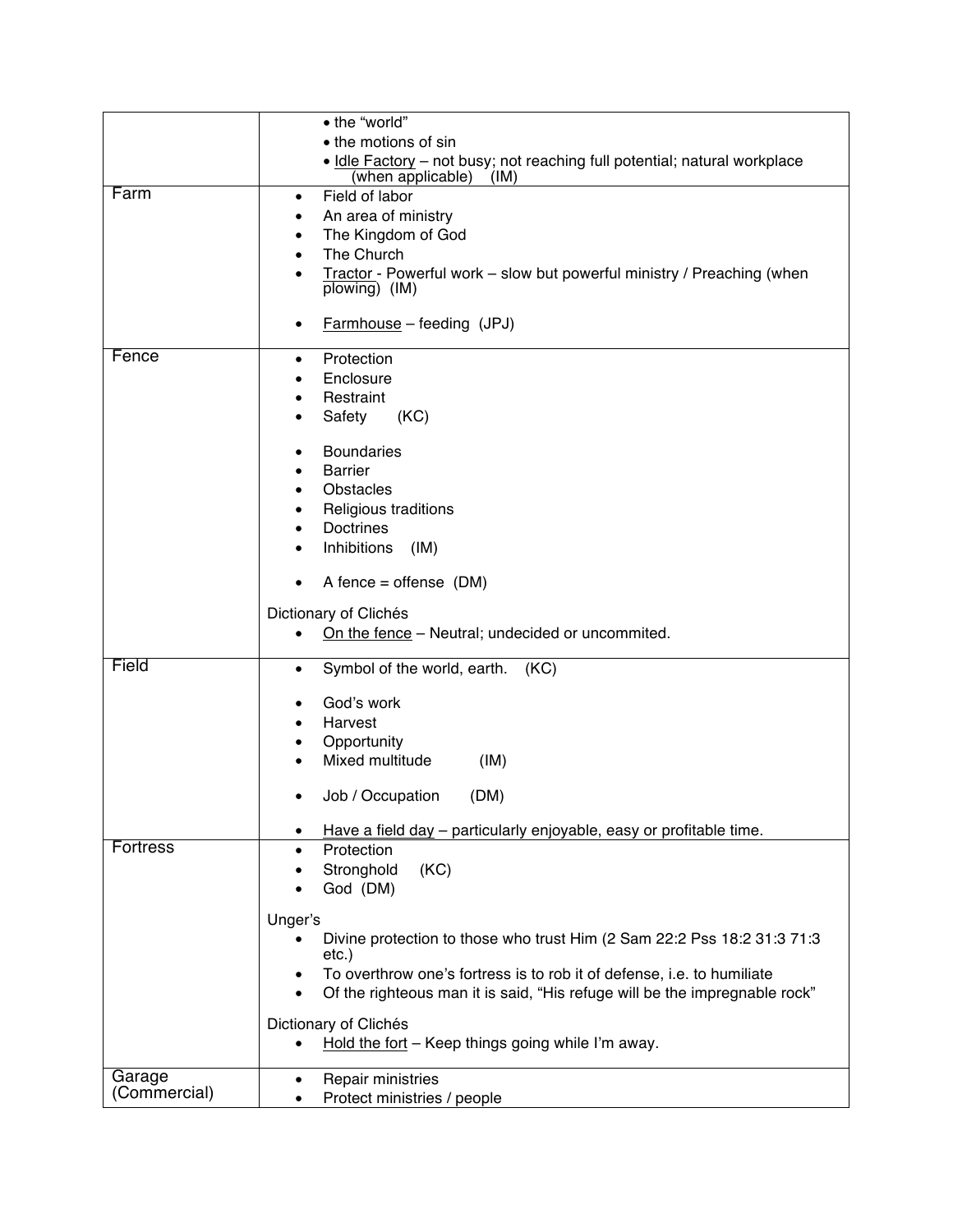|                    | Restore ministries / people<br>٠                                                                                                                                                                                                                                                                                                                                                                                                                                                                                                                                                                                 |
|--------------------|------------------------------------------------------------------------------------------------------------------------------------------------------------------------------------------------------------------------------------------------------------------------------------------------------------------------------------------------------------------------------------------------------------------------------------------------------------------------------------------------------------------------------------------------------------------------------------------------------------------|
|                    | Rebuild ministries (JPJ)                                                                                                                                                                                                                                                                                                                                                                                                                                                                                                                                                                                         |
| <b>Gas Station</b> | School<br>In filling<br>Maintenance<br>Minor repairs<br>Old gas station - full service<br>New gas station - self-serve<br>(JPJ)                                                                                                                                                                                                                                                                                                                                                                                                                                                                                  |
| Grandstand         | Dictionary of Clichés                                                                                                                                                                                                                                                                                                                                                                                                                                                                                                                                                                                            |
| <b>Gravel Pit</b>  | Grandstand play - More for show than substance.<br>Source<br>$\bullet$<br>The Word of God<br>Abundant supply<br>(IM)                                                                                                                                                                                                                                                                                                                                                                                                                                                                                             |
| Hill               | Elevation<br>$\bullet$<br>High<br>Loftiness<br>(KC)<br>Pagan worship often took place on "high places"<br>Not quite the mountain of the Lord, but a step in that direction (DM)<br>Dictionary of Clichés<br>Not worth a hill of beans - Of little or no value; a trifle.<br>Make a mountain out of a molehill - To turn a minor issue into a major one;<br>to make too much of a trifle.<br>Over the hill - Past one's prime.<br>Uphill battle - A difficult struggle                                                                                                                                            |
| Hotel              | (JPJ)<br>Lots of people come, get touched and move on<br>$\bullet$<br>Public place for rest or business: Church (place for rest in Christ); Public<br>gathering<br>Travel<br><b>Business travel</b><br>(IM)<br>A place of temporary residence/ministry (DM)                                                                                                                                                                                                                                                                                                                                                      |
| House              | Home<br>$\bullet$<br>Dwelling place<br>The church<br>(KC)<br>Church<br>Individual<br>Ministry<br>Two story house - Double anointing / Refuge / Place of safety<br>Dark or secret passageway - dark, ominous time to go through<br>Porch - Place of welcome / Calling / Entry or exit / Wisdom / Waiting /<br>Vision / Communion<br>Front porch - vision<br><b>Back porch</b> - history<br>Columns - foundations people put trust in / open heaven, very good<br>Raining in the house - God moving in the house<br>Low roof or ceiling - low spiritual ceiling (see-ling)<br>Narrow stairwell - Narrow is the way |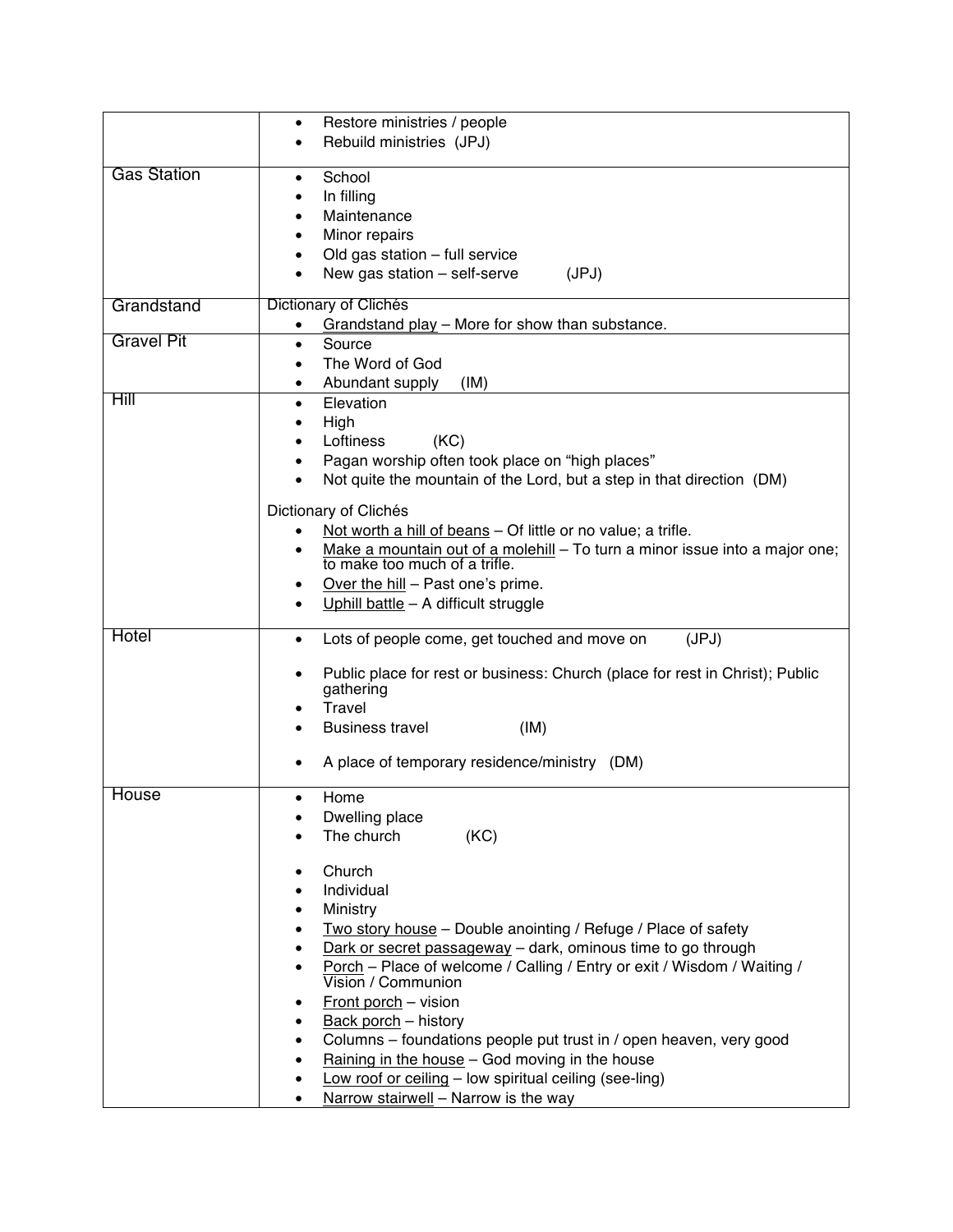| Going up - spiritual progress (sometimes up stairwell can represent a                                                                |
|--------------------------------------------------------------------------------------------------------------------------------------|
| portal)                                                                                                                              |
| Going down - loss of anointing<br>$\bullet$                                                                                          |
| Construction - strategy<br>$\bullet$                                                                                                 |
| Attic - Storing treasures that God has given you / Past or Historic issues<br>$\bullet$                                              |
| Basement - hidden or unseen<br>$\bullet$                                                                                             |
| Crack in basement or foundation $-$ trouble in the house (church leadership not by authority / gossip, slander, etc. are the cracks) |
| House on stilts - Out of water / Out of danger, but can make you high<br>$\bullet$                                                   |
| minded<br>Low ceiling - limited vision (low "see-ling")<br>٠                                                                         |
| New roof - changing covering<br>$\bullet$                                                                                            |
| <b>Property</b> - responsibility<br>$\bullet$                                                                                        |
| Tent - Lead to permanent or not / Something not decided yet<br>٠                                                                     |
| Mobile home - temporary condition; going to be changing homes<br>٠                                                                   |
| Corner of the house - Away from the center of attention / To pray through<br>$\bullet$                                               |
| Bathroom - cleansing<br>$\bullet$                                                                                                    |
|                                                                                                                                      |
| Going to toilet in front of everybody - God's going to clean you up in front<br>$\bullet$<br>of everyone                             |
| Balcony - overlook; oversee<br>٠                                                                                                     |
| $\frac{Foyer}{F}$ – place of reception; entry<br>$\bullet$                                                                           |
| Bedroom - place of intimacy or rest<br>٠                                                                                             |
| Kitchen - spiritual food<br>٠                                                                                                        |
| Freezer - Storing spiritual food for future<br>٠                                                                                     |
| Refrigerator - storing spiritual food for proper time<br>$\bullet$                                                                   |
| Dining room - class or church (being fed, i.e. taught)<br>٠                                                                          |
| Garage - rest and protection<br>$\bullet$                                                                                            |
| Live in someone's house - similar anointing                                                                                          |
| (JPJ)                                                                                                                                |
| Person or family<br>٠                                                                                                                |
| Individual<br>$\bullet$                                                                                                              |
| Church.<br>$\bullet$                                                                                                                 |
| When naturally interpreted, it means a dwelling place.<br>$\bullet$                                                                  |
| Home – heart (as in "home is where the heart is"); identity; roots<br>$\bullet$                                                      |
| New House -<br>$\bullet$                                                                                                             |
| new life (as in salvation)                                                                                                           |
| change;                                                                                                                              |
| revival;                                                                                                                             |
| new move (natural or spiritual)                                                                                                      |
| Old House - Past: inheritance, e.g., one's Grandfather's or Grandmother's                                                            |
| religion, ways, or temperament<br>established tradition.                                                                             |
| ٠                                                                                                                                    |
| Old house in good condition -<br>٠                                                                                                   |
| God's ways<br>٠                                                                                                                      |
| Righteousness<br>٠                                                                                                                   |
| diligence                                                                                                                            |
| Old house in bad condition -                                                                                                         |
| Our sins or the sins of our forefathers.                                                                                             |
| Needing revival (when in need of repair or remodeling)                                                                               |
| untended (when unpainted or the property is grown over with weeds)<br>٠                                                              |
| neglect; unusable (when beyond repair; ruin)                                                                                         |
| House trailer - temporary: place; situation; relationship                                                                            |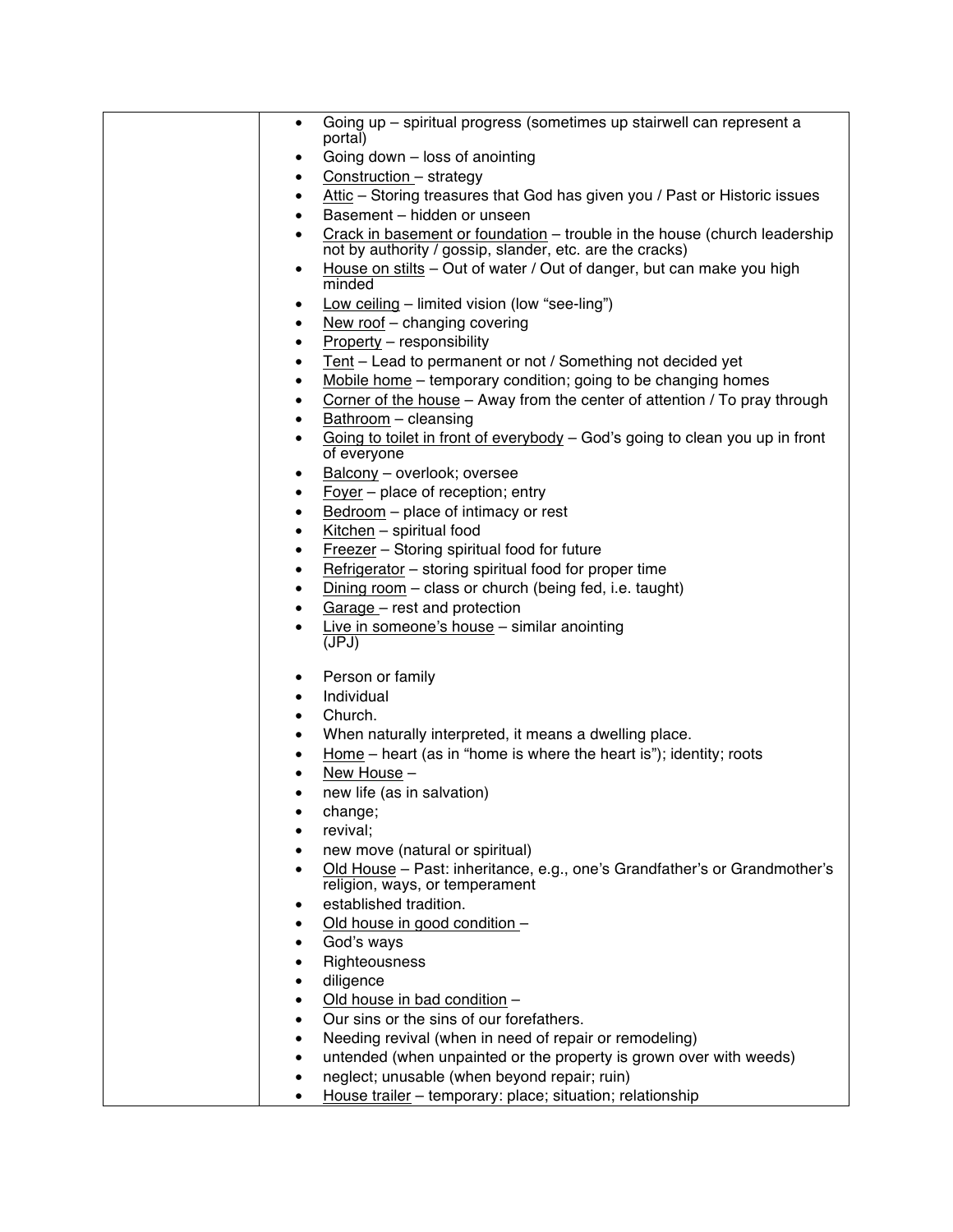|           | (IM)<br>House Under Construction - see foundation<br>$\bullet$                                                                                                  |
|-----------|-----------------------------------------------------------------------------------------------------------------------------------------------------------------|
|           |                                                                                                                                                                 |
|           | Webster's                                                                                                                                                       |
|           | House of cards: any flimsy, insubstantial structure, plan, etc                                                                                                  |
|           | On the house: given free, at the expense of the establishment<br>$\bullet$                                                                                      |
|           | To bring down the house: to cause very great applause<br>$\bullet$                                                                                              |
|           | To clean house: to do away with undesirable conditions<br>$\bullet$                                                                                             |
|           | To set one's house in order: to put one's affairs in order<br>$\bullet$                                                                                         |
|           | Housebroken: trained to live in a house                                                                                                                         |
|           | House mother: a woman who heads a group of people living together or<br>has charge of a dormitory, sorority house, etc. as chaperone and, often,<br>housekeeper |
|           | From the housetops: publicly and widely<br>$\bullet$                                                                                                            |
|           | Dictionary of Clichés                                                                                                                                           |
|           | Eating me out of house and home – Consuming or costing more than the<br>supporter can or will sustain.                                                          |
|           | Get in on the ground floor - Be part of the beginning of something.<br>٠                                                                                        |
|           | In the doghouse – In someone's (often a spouse's) bad graces; being<br>$\bullet$<br>punished, usually by silence or scorn.                                      |
|           | Raise the roof - Vent one's spleen; show anger; stir up an uproar.<br>$\bullet$                                                                                 |
|           | Smoke-filled room - The place where important political decisions are<br>$\bullet$                                                                              |
|           | alleged to be made.                                                                                                                                             |
| Island(s) | Symbol of Gentile nations of the earth                                                                                                                          |
|           | (KC)<br>٠<br>Symbol of being cut off from everyone else [no man is an island] (DM)<br>$\bullet$                                                                 |
|           |                                                                                                                                                                 |
| Junkyard  | Ruined / Waste / Wrecked<br>$\bullet$                                                                                                                           |
|           | Lost souls                                                                                                                                                      |
|           | Corruption<br>(IM)<br>$\bullet$                                                                                                                                 |
|           |                                                                                                                                                                 |
| Library   | Knowledge: education; learning; research<br>$\bullet$                                                                                                           |
|           | distraction (when noisy)<br>(IM)<br>$\bullet$                                                                                                                   |
|           | Dictionary of Clichés                                                                                                                                           |
|           | Walking Encyclopedia (dictionary, library) – Someone with a vast store of                                                                                       |
|           | knowledge.                                                                                                                                                      |
|           |                                                                                                                                                                 |
| Mall      | Getting all that you need in one place<br>$\bullet$                                                                                                             |
|           | Place of gathering<br>٠                                                                                                                                         |
|           | Church with different facets (JPJ)                                                                                                                              |
| Market    |                                                                                                                                                                 |
| Mill      | <b>Translocal ministry</b><br>(JPJ)<br>$\bullet$<br>Dictionary of Clichés                                                                                       |
|           | Grist for the mill - Something I can use. "Grist" has almost lost its once-<br>$\bullet$                                                                        |
|           | familiar meaning of grain taken to a mill to be ground.                                                                                                         |
|           | Mills of God grind slowly - At some point a sinner will be punished; many<br>٠                                                                                  |
|           | decisions or events that are important in one's life take time in coming.                                                                                       |
|           | Millstone around the neck - A burden; a heavy obligation.<br>٠                                                                                                  |
|           | Run of the mill - Ordinary; normal; routine.<br>$\bullet$                                                                                                       |
|           |                                                                                                                                                                 |
| Motel     | Public place for rest or business: Church (place for rest in Christ); Public<br>$\bullet$<br>gathering                                                          |
|           | Travel<br>٠                                                                                                                                                     |
|           | <b>Business travel</b><br>(IM)<br>$\bullet$                                                                                                                     |
|           | Temporary residence or resting place especially for a ministry (car)<br>(DM)<br>٠                                                                               |
|           |                                                                                                                                                                 |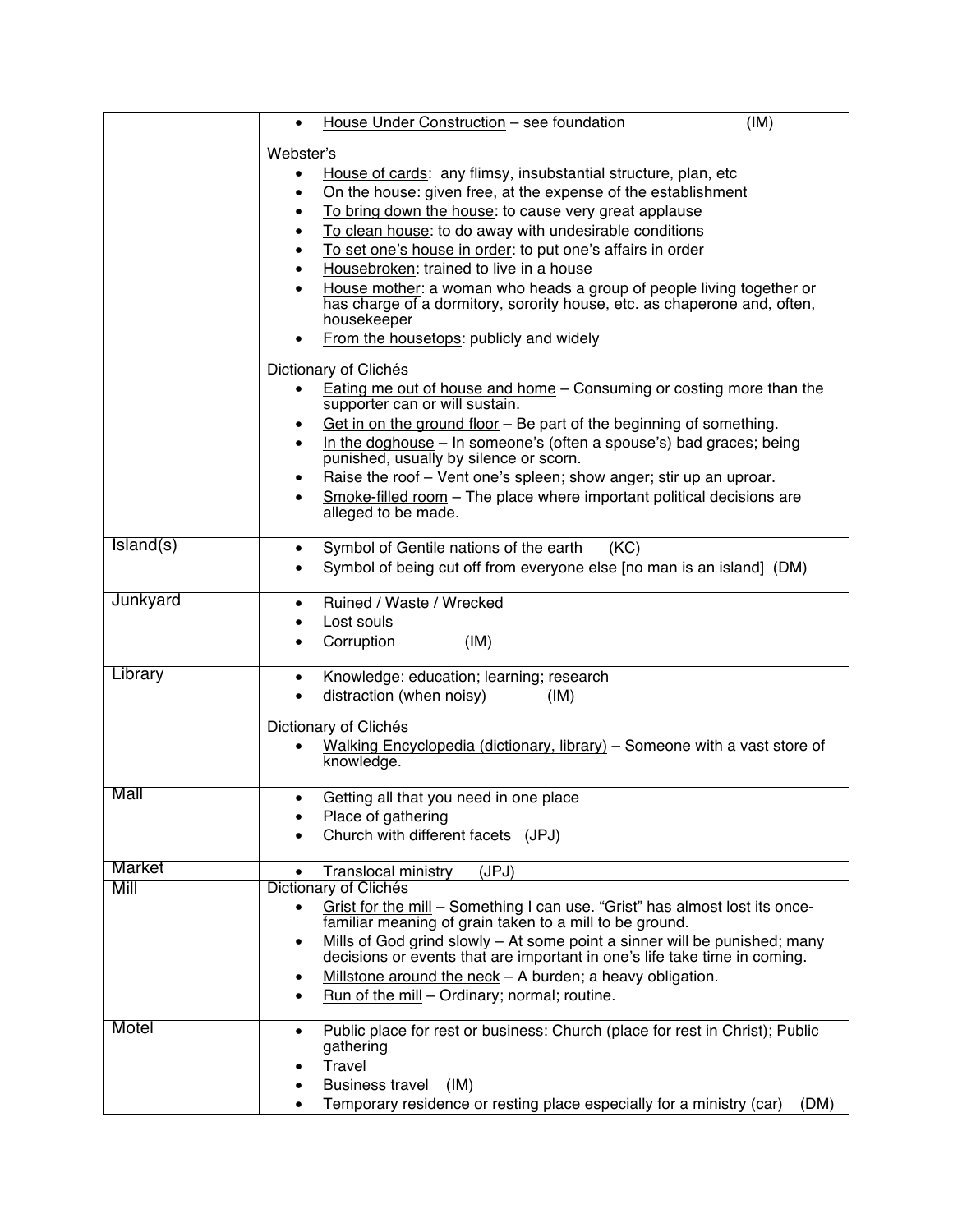| Palace             | Heaven                                                                                    |
|--------------------|-------------------------------------------------------------------------------------------|
|                    | God's dwelling place (not a tent) (KC)                                                    |
| Park               | Rest<br>$\bullet$                                                                         |
|                    | Peace                                                                                     |
|                    | God's blessing                                                                            |
|                    | God's provision                                                                           |
|                    | Leisure                                                                                   |
|                    | Vagrancy<br>(IM)                                                                          |
|                    |                                                                                           |
| Pasture            | Feeding ground<br>$\bullet$                                                               |
|                    | <b>Christ the Shepherd</b><br>(KC                                                         |
| Pillar             | Strength, firmness, support<br>(KC)<br>$\bullet$                                          |
|                    | Leader (pillar of community or church) (DM)                                               |
| Pit                | Symbol of prison, bondage<br>(KC)<br>$\bullet$                                            |
|                    |                                                                                           |
|                    | Unger's                                                                                   |
|                    | A place of punishment                                                                     |
|                    | To "go down to the pit" – to die without hope or go to the place of the dead<br>$\bullet$ |
|                    | To dig a pit $-$ to plot mischief<br>$\bullet$                                            |
|                    | Dictionary of Clichés                                                                     |
|                    | It's the pits – It's bad or unpleasant; it's the worst.<br>$\bullet$                      |
|                    |                                                                                           |
| Prison / Prisoner  | Bondage<br>$\bullet$                                                                      |
|                    | Slavery                                                                                   |
|                    | Sheol<br>(KC)                                                                             |
|                    | Bondage; addiction (alcoholic, dope, etc.)                                                |
|                    | Rebellion                                                                                 |
|                    | Strong emotion (such as depression, fear, rebellion, hatred, etc)                         |
|                    | Prisoners - lost souls; stubborn sinners; persecuted saints<br>(IM)                       |
|                    |                                                                                           |
|                    | Unger's                                                                                   |
|                    | Deep affliction<br>Hell                                                                   |
|                    | Bondage to sin and Satan                                                                  |
|                    |                                                                                           |
| <b>Radio Tower</b> | Broadcast truth or error                                                                  |
|                    | Gospel                                                                                    |
|                    | Witness<br>(IM)                                                                           |
| Restaurant         | Church                                                                                    |
|                    | $\bullet$<br>Low roof or ceiling - low spiritual ceiling (see-ling)                       |
|                    | Waitress - service / humility<br>(JPJ)                                                    |
|                    |                                                                                           |
|                    | Public place where food is prepared and served - church/ school (DM)<br>$\bullet$         |
|                    |                                                                                           |
| Rome               | The eternal city<br>$\bullet$                                                             |
|                    | All roads lead to Rome<br>$\bullet$                                                       |
|                    | Dictionary of Clichés                                                                     |
|                    | When in Rome, do as the Romans $do$ – Go along; follow the local customs.                 |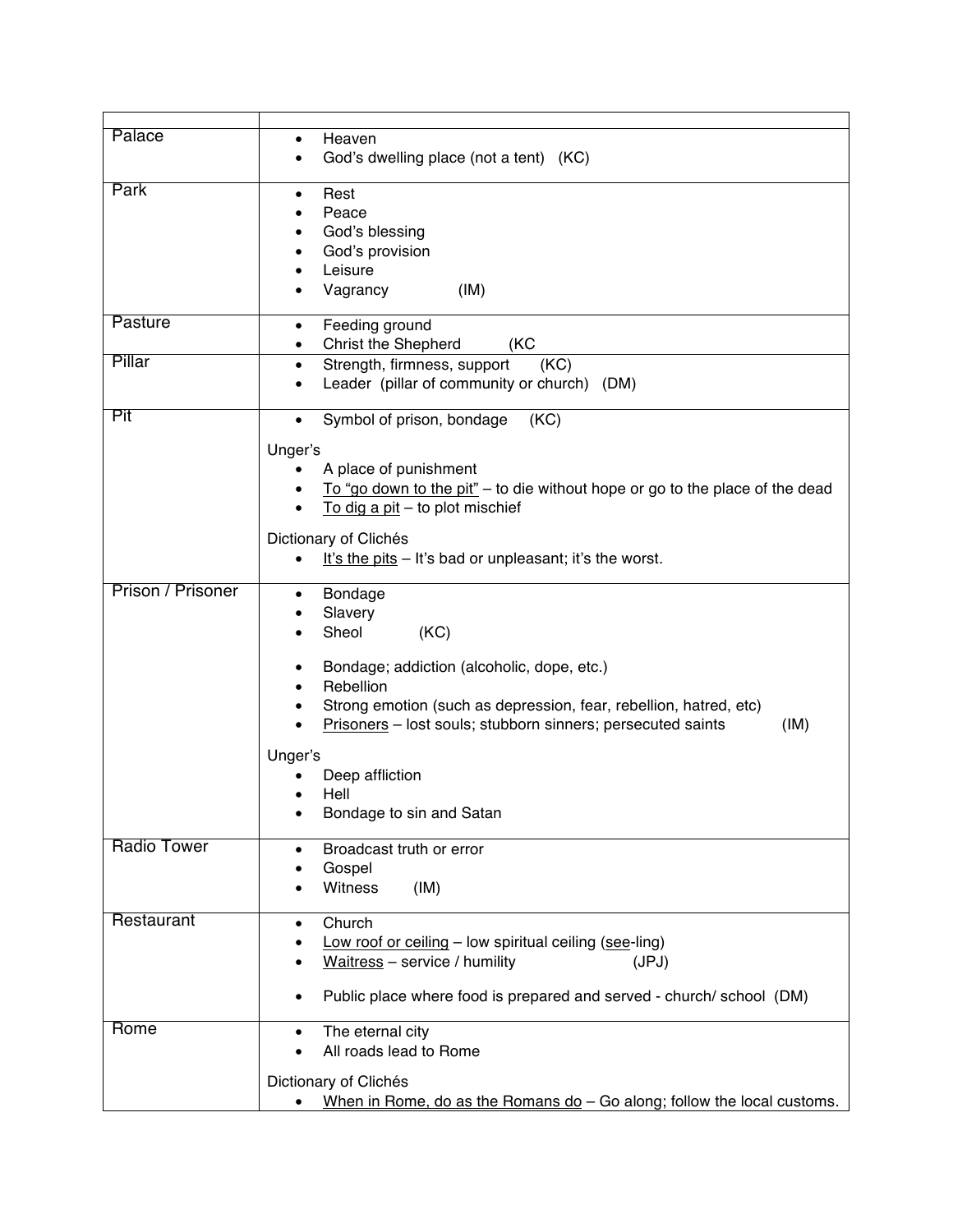| Roof                 | Covering<br>٠<br>Oversight<br>(KC)                                                                                                               |
|----------------------|--------------------------------------------------------------------------------------------------------------------------------------------------|
|                      | Covering / Protection<br>٠<br>Mind / Thought                                                                                                     |
|                      | Oversight<br>٠                                                                                                                                   |
|                      | Government or covenant (good or evil)<br>٠                                                                                                       |
|                      | <b>Holy Spirit</b><br>٠<br>Rooftop - Revealed; manifest<br>(IM)                                                                                  |
|                      | Place of idolatrous worship (DM)                                                                                                                 |
|                      |                                                                                                                                                  |
|                      | Unger's<br>To receive one under the shelter of the roof - hospitality<br>$\bullet$                                                               |
| <b>Ruins</b>         |                                                                                                                                                  |
|                      | Symbol of man's fall into sin (KC)<br>$\bullet$                                                                                                  |
| Sanctuary            | Symbol of God's dwelling place among men.<br>٠                                                                                                   |
|                      | The Tabernacle of the Lord<br>$\bullet$                                                                                                          |
|                      | God's dwelling place in heaven. (KC)<br>$\bullet$                                                                                                |
| Sea                  | Restless masses of humanity<br>$\bullet$                                                                                                         |
|                      | The wicked nations<br>(KC)<br>$\bullet$                                                                                                          |
|                      | Humanity / People / Nations / Gentiles<br>٠                                                                                                      |
|                      | <b>Barrier</b>                                                                                                                                   |
|                      | Salt water – spirit of the world / unclean / source of evil (note: sea water<br>٠<br>is undrinkable)                                             |
|                      | Undertow - Undercurrent / Discontent / Murmuring                                                                                                 |
|                      | Seacoast - Boundary / Heart or soul (which contains and limits the spirit<br>of man) / Flesh / Limitations / Weights<br>(IM)                     |
|                      | Dictionary of Clichés                                                                                                                            |
|                      | Between the devil and the deep blue sea - In a difficult and perhaps<br>$\bullet$<br>inextricable position; facing two equally severe dangerous. |
|                      | The coast is clear - The way is open for a venture, with no obstacles or<br>$\bullet$                                                            |
|                      | enemies in sight.<br>Rising tide $-$ A strong trend, as in support for a political candidate.<br>٠                                               |
|                      | Stem the tide - Arrest or divert a trend that is running against one's<br>$\bullet$                                                              |
|                      | interest.                                                                                                                                        |
| Shipyard             | Building and/or repairing ministries<br>$\bullet$                                                                                                |
| Stadium              | Tremendous impact<br>(JPJ)<br>$\bullet$                                                                                                          |
|                      | Dictionary of Clichés                                                                                                                            |
|                      | Grandstand play - More for show than substance.<br>$\bullet$                                                                                     |
| Store                | Gifts<br>٠                                                                                                                                       |
|                      | Materialism                                                                                                                                      |
|                      | Ego<br>$\bullet$                                                                                                                                 |
|                      | Shopping mall - Getting all that you need in one place / Place of                                                                                |
|                      | gathering / Church with different facets / Variety – either spiritual or of<br>the soul                                                          |
|                      | General store - serene, healing (JPJ)                                                                                                            |
| <b>Swimming Pool</b> | Spiritual place or condition<br>$\bullet$                                                                                                        |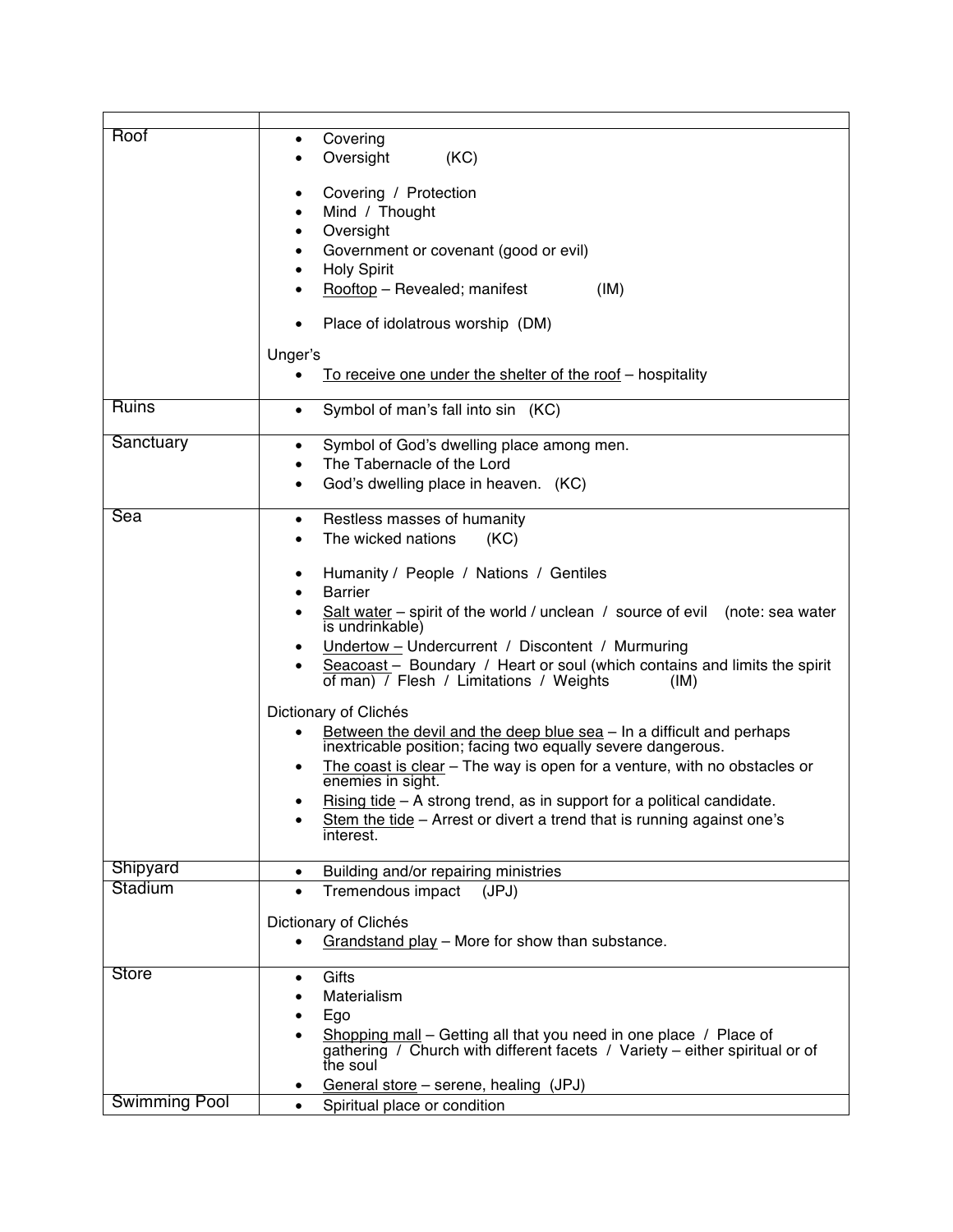|         | Church<br>$\bullet$                                                                                                                  |
|---------|--------------------------------------------------------------------------------------------------------------------------------------|
|         | Home                                                                                                                                 |
|         | Family                                                                                                                               |
|         | God's blessings                                                                                                                      |
|         | Dirty or dry pool or pond – corrupt or destitute spiritual condition /                                                               |
|         | Backslidden (IM)                                                                                                                     |
|         |                                                                                                                                      |
| Temple  | Symbol of dwelling place of God<br>٠                                                                                                 |
|         | The human body<br>$\bullet$                                                                                                          |
|         | <b>Christ Jesus</b><br>(KC)<br>$\bullet$                                                                                             |
| Tent    | Symbol of a temporary covering<br>٠                                                                                                  |
|         | Home for man, as pilgrim and stranger enroute to a city.<br>٠                                                                        |
|         | Outer covering<br>(KC)                                                                                                               |
|         | Temporary (may lead to permanent or not)                                                                                             |
|         | Something not yet decided<br>(JPJ)                                                                                                   |
|         |                                                                                                                                      |
|         | The body of flesh (DM: 2 Corinthians 5:1-4)                                                                                          |
|         |                                                                                                                                      |
|         | Unger's                                                                                                                              |
|         | The heavens                                                                                                                          |
|         | The human body<br>٠                                                                                                                  |
|         | A darkened tent - misfortune<br>٠                                                                                                    |
|         | Enlargement of a tent - prosperity<br>٠                                                                                              |
|         | No help in putting up tent $-$ no friends                                                                                            |
|         | Tent being rapidly taken down - frailty of life                                                                                      |
| Theater |                                                                                                                                      |
|         | Webster's                                                                                                                            |
|         | [From Latin theatrum, from Greek theatron, theater, from thea, a view,<br>sight]                                                     |
|         | A place where plays, operas, motion pictures, etc. re presented; especially<br>a building expressly designed for such presentations. |
|         | Any place resembling a theater, especially one having ascending rows of<br>seats, as a lecture hall, surgical clinic, etc.           |
|         | Any place where events take place; scene of operations; as, the Pacific<br>theater of war                                            |
|         | The dramatic art; drama; the theatrical world; people engaged in theatrical<br>activity                                              |
|         | Theater of the absurd: unconventional, mid 20 <sup>th</sup> century drama made up of                                                 |
|         | apparently absurd, incongruous, or pointless situations and dialogue,                                                                |
|         | typically expressing man's self-isolation, anxiety, frustration, etc.                                                                |
| Tower   |                                                                                                                                      |
|         | Strength<br>٠<br>Protection                                                                                                          |
|         | (KC)<br>Safety                                                                                                                       |
|         |                                                                                                                                      |
|         | A high structure intended as a fortress, prison, stronghold                                                                          |
|         | A place of defense or retreat                                                                                                        |
|         | To rise above or surpass others                                                                                                      |
|         | To loom over someone else                                                                                                            |
|         | Dictionary of Clichés                                                                                                                |
|         | <u>Ivory tower</u> $-$ A place remote from reality.                                                                                  |
|         |                                                                                                                                      |
|         | Tower of strength - Someone you can rely on to provide help, support or                                                              |